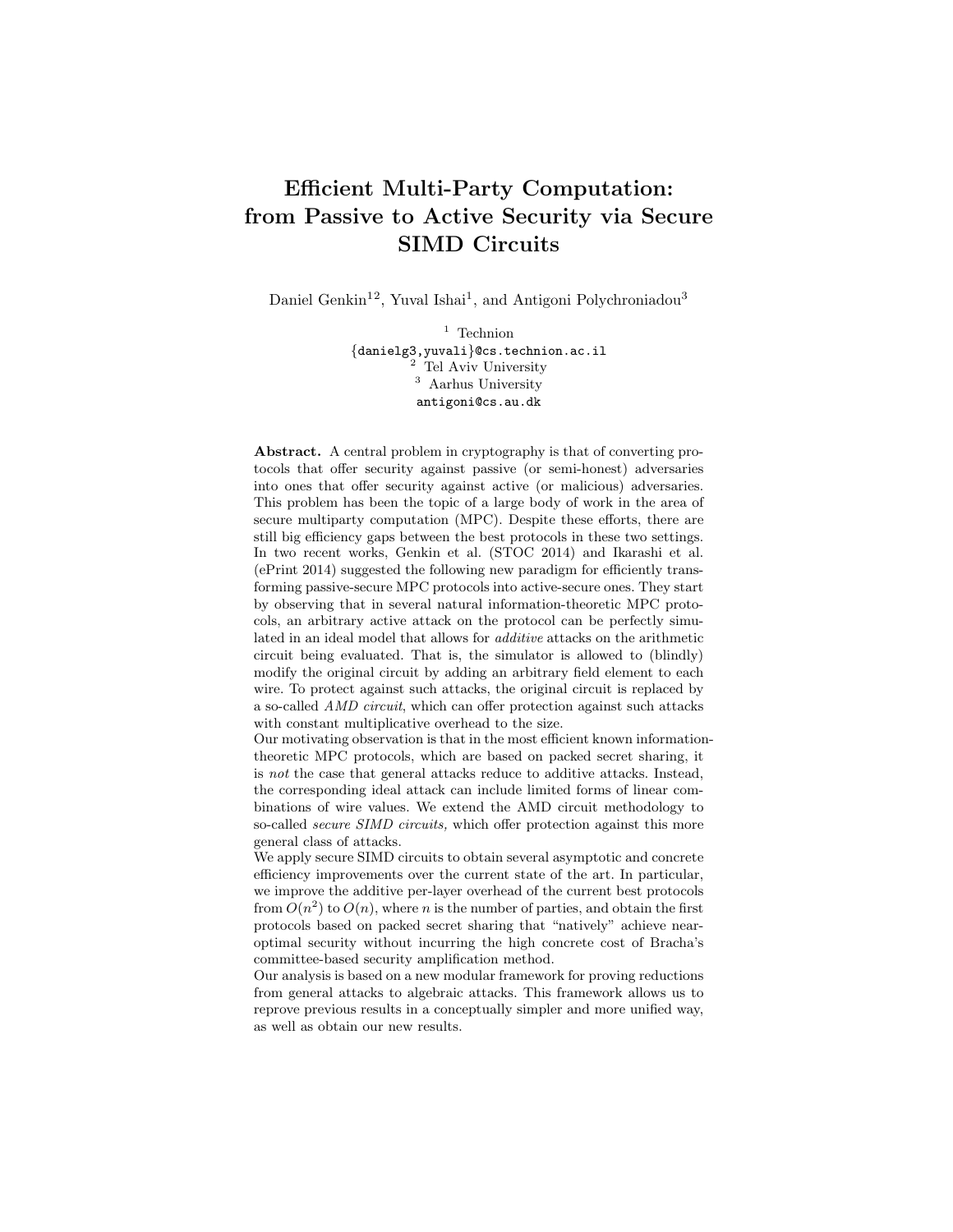#### 1 Introduction

#### 1.1 Overview

Secure multiparty computation (MPC) is a central research area in cryptography. An MPC protocol allows  $n \geq 2$  parties to compute a function of their inputs without compromising the privacy of the inputs or the correctness of the outputs. This should hold even if some of the parties are corrupted by an adversary. Since its introduction in the 1980s [20, 12, 7, 2], there has been a rich body of work dealing with many aspects of the problem, with a major focus on efficiency.

The difficulty of designing MPC protocols depends largely on the power of the adversary. An important distinction is between MPC protocols that offer security against *passive* (or semi-honest) adversaries, who follow the protocol's specification but try to learn information from messages they receive, and security against active (or malicious) adversaries, who are allowed to deviate from the protocol's specification in arbitrary ways. The security guarantees in the passive case are weaker, but the protocols are simpler and more efficient.

A common paradigm for designing actively secure MPC protocols (namely, ones that are secure against active adversaries) is to start with a passively secure protocol and then convert it into an actively secure protocol. Some relevant techniques include general-purpose "GMW-style" compilers that employ zeroknowledge proofs [12, 6], ad-hoc protocols for verifying the correct execution of subprotocols [2, 7], cut-and-choose techniques [18], or "MPC in the head" [15, 16]. These techniques typically involve a significant overhead.

A different technique, which in some cases provides better results, was recently proposed independently by Genkin et al. [11] and Ikarashi et al. [14]. These works observe that in several known passively secure protocols for evaluating arithmetic circuits, the effect of any active adversary is limited to an additive attack on the circuit wires. That is, everything that an adversary can achieve by attacking the real protocol for evaluating C he could have also achieved by attacking an ideal circuit evaluation process in which he can blindly add a field element of his choice to each wire in C. In the following, we refer to such protocols as additively corruptible protocols. To secure such a protocol against active adversaries, it is enough to run it on a so-called AMD circuit  $\overline{C}$  – a randomized circuit which is functionally equivalent to C but additionally offers resistance against additive attacks.<sup>4</sup> The results of  $[11, 14]$  simplify feasibility results in the information-theoretic setting and obtain efficiency improvements, closing some previous asymptotic efficiency gaps between passively secure and actively secure protocols. This applies to the best known protocols that tolerate an optimal number of corrupted parties (i.e.,  $t < n/2$  parties using secure point-to-point channels or  $t < n$  parties in a suitable hybrid model).

Our motivating observation is that the best information-theoretic MPC protocols that tolerate a slightly sub-optimal number of corrupted parties (e.g.,

<sup>4</sup> The work of [14] does not explicitly construct AMD circuits, but implicitly relies on a simple construction of AMD circuits that tolerate a restricted class of additive attacks which suffices in some cases.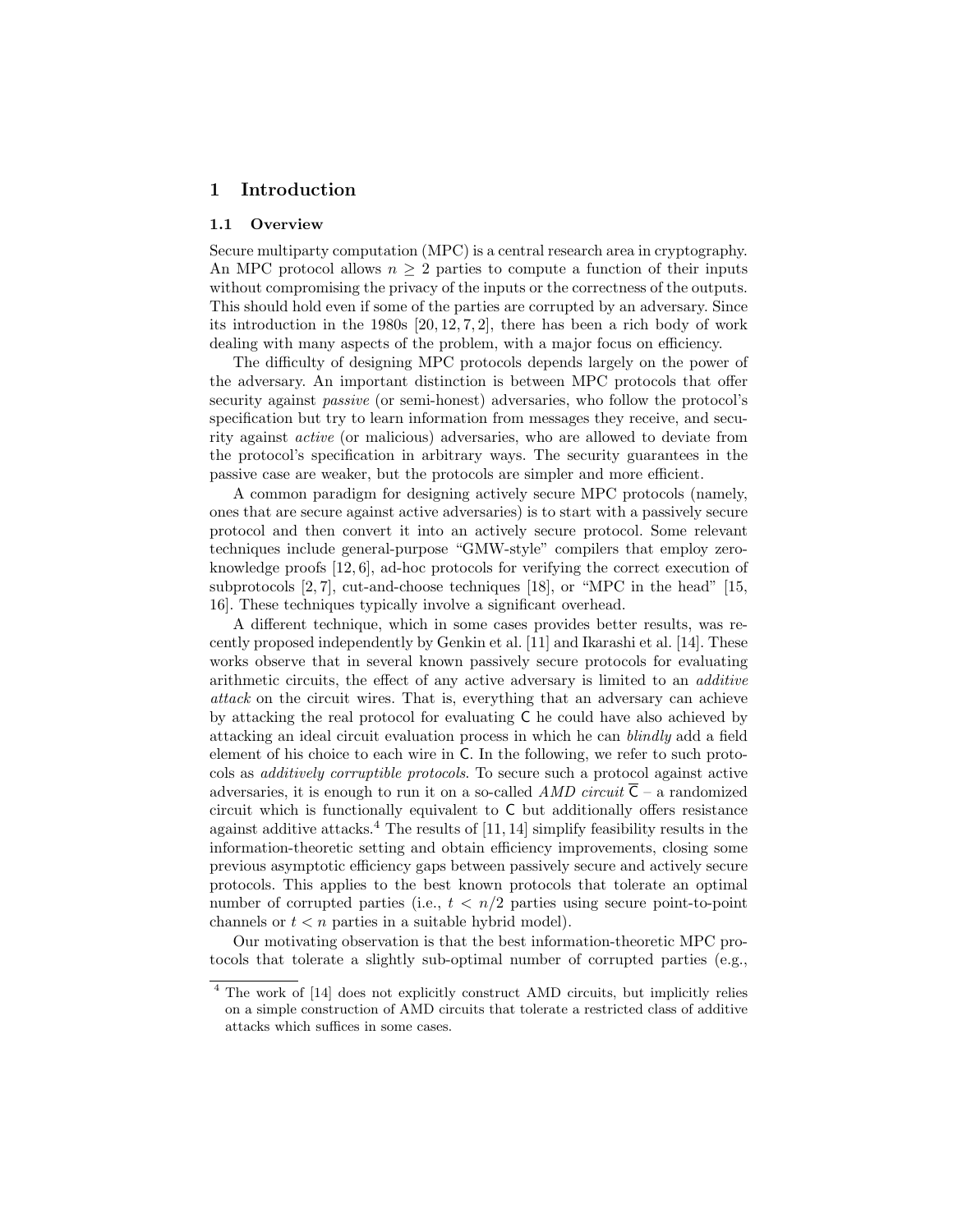$t < 0.49n$ ) are not additively corruptible. These protocols replace the standard secret sharing used in optimally resilient protocols by a more efficient packed secret sharing technique, and as a result provide better asymptotic efficiency. The ideal attack corresponding to an active adversary attacking these protocols can include a limited form of linear combinations that combine multiple wire values.<sup>5</sup> As a result, the techniques of [11, 14] do not apply to such protocols. In the following, we refer to such protocols linearly corruptible protocols.

A second disadvantage of the techniques of [11, 14] is that they are tailored to specific protocols. In particular, the part of the analysis that maps general attacks to additive attacks is done in an ad-hoc way per protocol without a unified framework that captures all additively corruptible protocols.

#### 1.2 Our Contribution

In this paper we address both issues outlined above. First, we present a new general framework for proving that a passively secure protocol is additively or linearly corruptible. This framework is used to reprove previous results from [11] in a more unified way, and is also used to prove our new results. Second, we extend the AMD circuit constructions from [11] to offer security against linear attacks. We use these two types of results to close previous efficiency gaps between passively secure and actively secure information-theoretic protocols based on packed secret sharing.

We consider two regimes for such protocols: the *single input, single circuit* regime and the Franklin and Yung (FY) [10] regime for simultaneously evaluating  $\ell$  copies of the circuit on different inputs. Notice that the latter is a special case of the former that allows for simpler and more efficient solutions. Currently, all actively secure protocols that rely on packed secret sharing (in both regimes) employ verification methods that introduce at least a quadratic overhead in the number of parties n, for each circuit layer. We reduce this overhead to quasilinear (or linear in the FY regime), as in the best previous passively secure protocols. In the FY regime, by evaluating the circuit on  $\ell = \Omega(n)$  inputs, the amortized per-layer overhead is reduced to constant, leading to the first actively secure protocols whose amortized communication complexity is only  $O(|C| + n)$ even for circuits that are very narrow and deep. See Table 1 for a more detailed account of our results and a comparison with previous results.

In addition, we point out that the concrete efficiency of DIK-style protocols [8, 1] (see [17]c entry of Table 1) involves prohibitively large constants when applied with near-optimal security threshold. Indeed, the threshold obtained directly by [8] is  $t < n/4$  which is quite far from the optimal bound of  $n/2$ . To improve on this threshold, a general technique due to Bracha [5] is applied for boosting the resilience. The basic idea is that a constant-size committee runs an optimally resilient protocol to emulate the role of each server in the lowthreshold protocol. While this technique can be implemented with a constant

<sup>&</sup>lt;sup>5</sup> In the full version we illustrate the necessity of extending the attack model to linear.  $6$  In the client-server model, where  $m(n)$  is the number of clients (servers).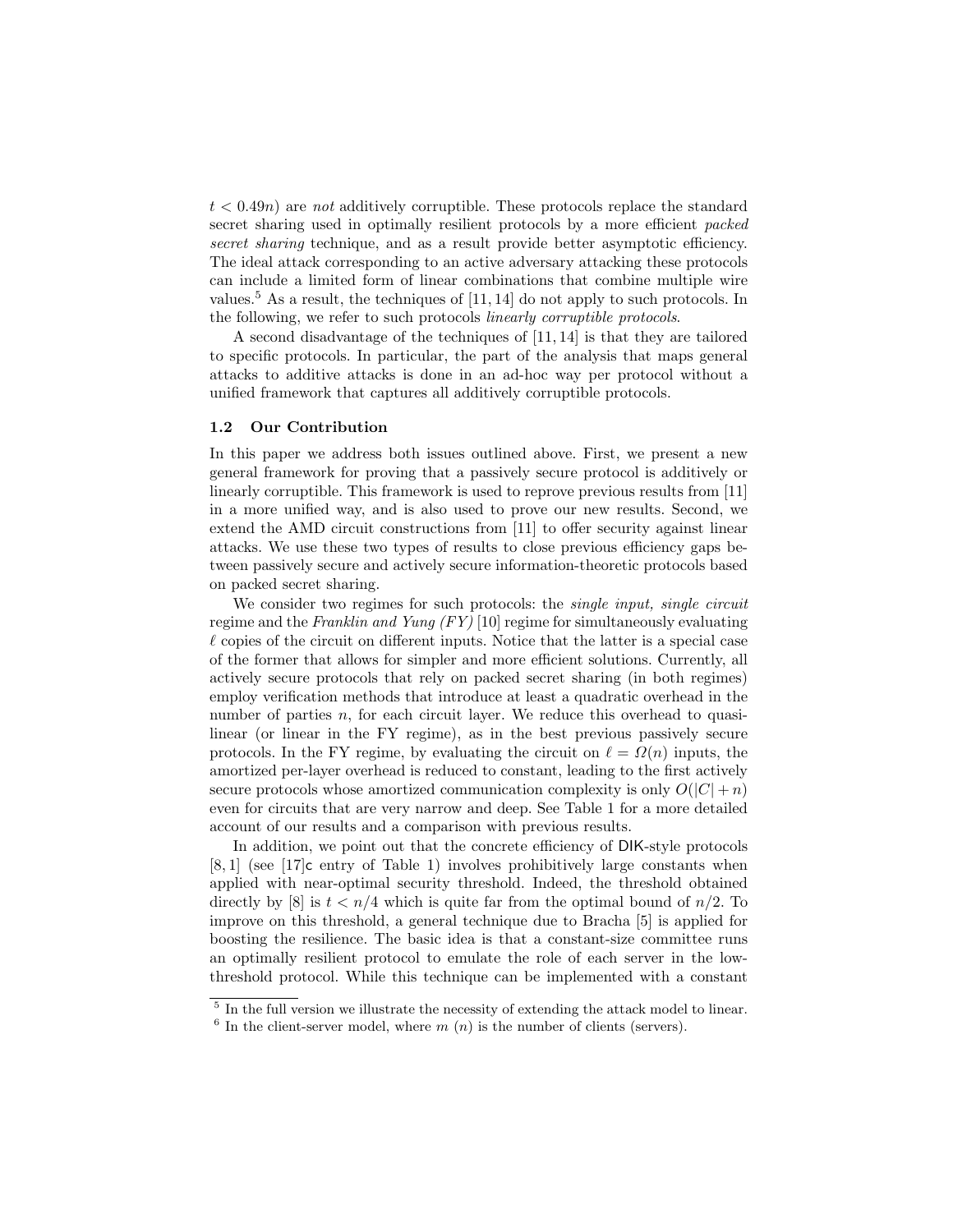|                                                                                     | Ref.                           |         | Adv. Copies  | Resilience                                   | Communication complexity                                              |
|-------------------------------------------------------------------------------------|--------------------------------|---------|--------------|----------------------------------------------|-----------------------------------------------------------------------|
|                                                                                     | $\left\lceil 12\right\rceil$   | passive | 1            | $\langle n$                                  | $O(n^2 \mathsf{C} )$ for boolean circuits                             |
|                                                                                     | [17]                           | passive | 1            | $\leq n$                                     | $O(n^2 C )$                                                           |
|                                                                                     |                                | passive | $\mathbf{1}$ | $\frac{}{n/2}$<br>$\tau$ l                   | $O(n^2 C )$                                                           |
|                                                                                     | [9]                            | passive | $\mathbf{1}$ | $ \mathcal{T}  < n/2$                        | $O(n \mathsf{C} +n^2)$                                                |
|                                                                                     | $\left[10\right]$              | passive | $\Theta(n)$  | $\frac{1}{2}$ (1/2 – $\epsilon$ )n           | $O(n \mathsf{C} )$                                                    |
|                                                                                     | $[8]$ a                        | passive | $\Theta(n)$  | $\lt (1/2 - \epsilon)n$                      | $\overline{O( \mathsf{C} +n)}$                                        |
|                                                                                     | $[8]$ b                        | passive | 1            | $\lt (1/2 - \epsilon)n$                      | $\widetilde{O}( \mathsf{C}  + n \cdot d_{\mathsf{C}})$                |
|                                                                                     | $\left\lceil 17\right\rceil$ a | active  | $\mathbf{1}$ | $\tau$<br>$\langle n \rangle$                | $O(n^2 \mathsf{C}  + \log  \mathbb{F}  \cdot d_{\mathsf{C}})$         |
|                                                                                     | $\left[11\right]$              | active  | $\mathbf{1}$ | $\langle n$                                  | $O(n^2 C )$                                                           |
|                                                                                     | this work                      | active  | $\mathbf{1}$ | $\leq n$                                     | $O(n^2 C )$                                                           |
|                                                                                     | $\left\lceil 3 \right\rceil$   | active  | $\mathbf{1}$ | $\langle n/\overline{2} \rangle$<br>$\tau$ l | $O(n \mathsf{C}  + n^2 \log n \cdot d_{\mathsf{C}}) + \text{poly}(n)$ |
|                                                                                     | $[11]$                         | active  | $\mathbf{1}$ | $\frac{1}{2}$<br>$\tau$                      | $O(n \mathsf{C} +n^2)$                                                |
|                                                                                     | this work                      | active  | 1            | $ \mathcal{T}  < n/2$                        | $O(n C  + n^2)$                                                       |
|                                                                                     | [17]b                          | active  | $\Theta(n)$  | $\sqrt{(1/2-\epsilon)n}$                     | $O( C  + n \cdot d_C)$                                                |
|                                                                                     | $[17]$ c                       | active  | $\Theta(n)$  | $\langle (1/2 - \epsilon)n \rangle$          | $O( C  + m \cdot d_{\mathsf{C}})^6$                                   |
|                                                                                     | this work active               |         | $\Theta(n)$  | $< (1/2 - \epsilon)n$<br>$ \mathcal{T} $     | $O( C +n)$                                                            |
|                                                                                     | $[8]$ c                        | active  | $\mathbf{1}$ | $< (1/2 - \epsilon)n$<br>$ \mathcal{T} $     | $\overline{\tilde{O}( \mathsf{C}  + n^2} \cdot d_{\mathsf{C}})$       |
|                                                                                     | this work active               |         |              | $ \mathcal{T}  < (1/2-\epsilon)n $           | $\tilde{O}( C  + n \cdot d_C + n^2)$                                  |
| Table 1. Comparison of information-theoretic MPC protocols for arithmetic circuits. |                                |         |              |                                              |                                                                       |

In the above, n is the number of parties,  $\epsilon$  is an arbitrary small positive constant, C is an arithmetic circuit or an SIMD circuit,  $d<sub>C</sub>$  is the multiplicative depth of C, and T is the set of corrupted parties such that  $|\mathcal{T}| \leq t$ . The copies column indicates the number of simultaneously evaluated circuit copies. Passively secure protocols achieve perfect security while actively secure protocols realize C (with abort) with at most  $O(1/|\mathbb{F}|)$ simulation error. The communication complexity column counts the total number of field elements exchanged between the parties. For the case of simultaneous evaluation of multiple copies, we count the amortized cost for evaluating a single copy of C. The protocols having resilience  $|\mathcal{T}| < n$  are constructed on the OT or OLE hybrid model. Note that the  $\ddot{O}$  notation suppresses logarithmic factors.

multiplicative overhead, this constant is very large. Our actively secure protocols natively achieve a near-optimal security threshold with a low overhead, inheriting this feature from the passively secure protocols on which they are based.

A key ingredient in our results is an extension of the additive attacks model considered in [11, 14], which we now explain in more detail. Protocols that utilize packed secret sharing typically operate on SIMD circuits. An SIMD circuit is a generalization of arithmetic circuits, composed by  $\ell$ -gates which get as input two wire bundles of size  $\ell$  output a wire output bundle of size  $\ell$  obtained by performing  $\ell$  point-wise multiplications, additions and subtractions in parallel. Thus, SIMD circuits simultaneously evaluate  $\ell$  copies of the same arithmetic circuit, on different inputs. Next, for protocols based on packed secret sharing, the ideal attack corresponding to deviations made by an active adversary can include a limited form of linear combinations of wire values. Thus, we extend the additive attacks considered in [11] to capture a stronger class of attacks, called linear attacks, applied to SIMD circuits.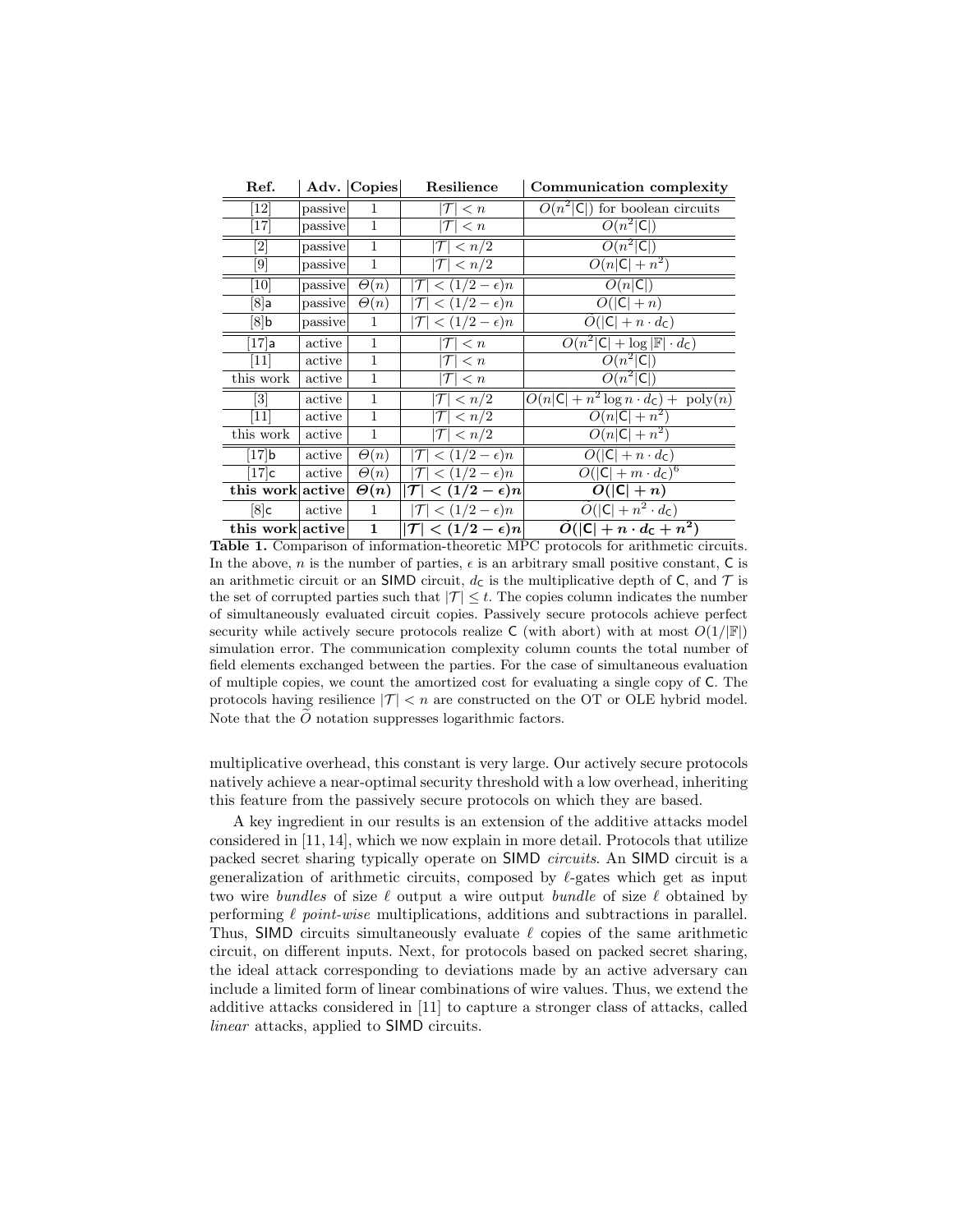A linear attack on an SIMD circuit changes the computation of a multiplication  $\ell$ -gate by adding to the gate's output bundle a linear function  $f : \mathbb{F}^{2\ell} \to \mathbb{F}^{\ell}$ of all the wires in the gate's two input bundles. In addition, we also allow a linear attack to specify an additive attack on all wire bundles inside the SIMD circuit. We note that for the case where  $\ell = 1$  linear attacks are equivalent to additive attacks (see Section 2.2 for details).

In the sequel, we prove that for natural protocols based on packed secret sharing, any deviation made by an active adversary actually corresponds to a linear attack on the underlying SIMD circuit.

#### 2 Detailed Overview of Results

#### 2.1 Actively Secure MPC Protocols from AMD/SIMD Circuits

Our approach for constructing actively secure MPC protocols is as follows. We present a general framework and prove that any passively secure protocol  $\pi$ , satisfying the framework's requirements is indeed additively or linearly corruptible depending on whether  $\pi$  uses packed secret sharing or not. Next, in order to transform any passively secure protocol for evaluating a circuit C, which meets the framework's requirement, into an actively secure protocol, we apply the *same* passive protocol on a different circuit  $\overline{C}^{AUG}$  which is essentially the secure version of C. We thus transfer the responsibility of handling the consequences resulting from an active adversary deviating from the protocol, to  $\overline{C}^{AUG}$ .

We now describe different applications of our framework for existing MPC protocols. See Table 1 for a concise summary.

Applying our framework to an arithmetic version of the passively secure GMW protocol [12, 17], in Theorem 10 we match the results of [11, Theorem 1.5] obtaining an actively secure protocol for computing a circuit C, without an honest majority, using  $O(n^2|C|)$  calls to an OLE-oracle.<sup>7</sup> In the honest majority setting, applying our framework to the passively secure DN protocol [9], we match the results of [11, Theorem 1.4] and [14] obtaining an actively secure protocol with communication complexity of  $O(n|C| + n^2)$  field elements.

Next, in the FY regime, by applying our framework to the passively secure DIK protocol ( $[8]a$ ), we improve the result of  $[17]b$  by eliminating the dependence of the additive term on the depth of the circuit.

**Theorem 1.** Let n, t,  $\ell$  be positive integers such that  $n = 2t + 2\ell - 1$  and let C be an n-party SIMD  $\ell$ -circuit over a finite field F. Then, there exists a protocol  $\pi$ , in the FY regime, that  $(t, \epsilon)$ -securely computes C with abort for  $\epsilon = O(\ell \log \ell/|\mathbb{F}|)$ and with communication complexity of  $O(n|\mathsf{C}|+n^2)$  field elements. Setting  $\ell =$  $\Theta(n)$  yields an amortized communication complexity of  $O(|\mathsf{C}|+n)$  field elements.

Finally, applying our framework to the passively secure DIK protocol in the single input single circuit regime  $(\delta|\mathbf{b})$ , we improve the actively secure protocol of [8]c by reducing its additive term from  $\tilde{O}(n^2 \cdot d_c)$  to  $\tilde{O}(n \cdot d_c + n^2)$ .

 $<sup>7</sup>$  In fact, we slightly improve the construction of [11] by reducing the statistical sim-</sup> ulation error from  $O(|\mathsf{C}|/|\mathbb{F}|)$  to  $O(1/|\mathbb{F}|)$ .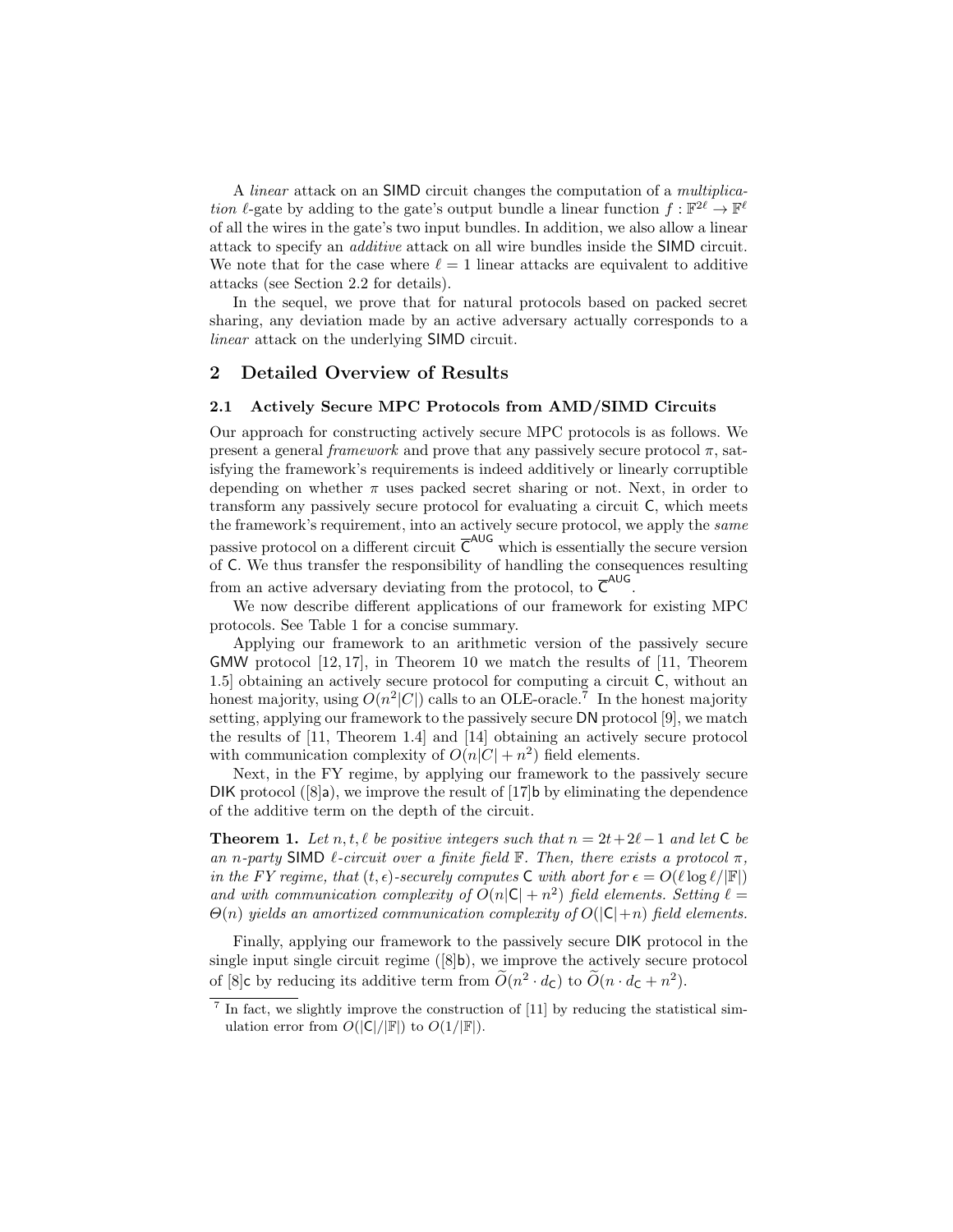**Theorem 2.** Let n, t,  $\ell$  be positive integers such that  $n = 2t + 2\ell - 1$  and let  $C$  be an n-party circuit over a finite field  $\mathbb F$ . Then there exists an n-party protocol  $\pi$ , in the single circuit single input regime, that  $(t, \epsilon)$ -securely computes C with abort for  $\epsilon = O(\ell \log \ell / |\mathbb{F}|)$  and with communication complexity  $\widetilde{O}((|\mathsf{C}|n + n^2 \cdot d_{\mathsf{C}})/\ell + n^2)$  field elements. By setting  $\ell = \Theta(n)$  we obtain that the communication complexity of  $\pi$  is  $\widetilde{O}(|C| + n \cdot d_C + n^2)$  field elements.

#### 2.2 Additive and Linear Attack Secure AMD/SIMD Circuits

We now define the notion of linear-attack security. Let C be a circuit to be computed. We say that a randomized **SIMD** circuit  $\overline{C}$  is an  $\epsilon$ -linear-attack secure implementation of C if  $\overline{C}$  correctly computes C, when not attacked, and moreover any linear attack on  $\overline{C}$  has the same effect on the outputs of  $\overline{C}$  (up to  $\epsilon$  statical error) as applying some *additive attack* on the inputs and outputs of  $\overline{C}$  alone.

Definition 1 (Linear-attack and additive-attack security). A randomized SIMD circuit  $\overline{C}$  is said to be an e-linear-attack secure implementation of a (possibly randomized) circuit  $C: (\mathbb{F}^{\ell})^n \to (\mathbb{F}^{\ell})^k$  if the following holds:

- Completeness. For all **x** ∈ ( $\mathbb{F}^{\ell}$ )<sup>n</sup> it holds that  $\overline{C}(\mathbf{x}) \equiv C(\mathbf{x})$ .
- Linear-Attack security. For any circuit  $\overline{\mathsf{C}}^{\mathbf{L}}$  obtained by subjecting  $\overline{\mathsf{C}}$  to a linear attack **L**, there exists  $\mathbf{a}^{\text{in}} \in (\mathbb{F}^{\ell})^n$  and a distribution  $\mathcal{A}^{\text{out}}$  over  $(\mathbb{F}^{\ell})^k$  such that for any  $\mathbf{x} \in (\mathbb{F}^{\ell})^n$  it holds that  $SD(\overline{C}^{\mathbf{L}}(\mathbf{x}), C(\mathbf{x} + \mathbf{a}^{\text{in}}) + \mathcal{A}^{\text{out}}) \le \epsilon$ , where SD denotes statistical distance between two distributions.

Finally, we say that  $\overline{C}$  is an additive-attack-secure implementation of C if  $\overline{C}$  has the same completeness property as above as well as the same security property with the linear attack  $L$  replaced by an additive attack  $A$ .

Notice that restricting Definition 1 for  $\ell = 1$  yields exactly the model considered in [11]. This is the case since for non-SIMD circuits, any additive attack can be converted into a linear attack. Conversely, we notice that a linear attack on the output of a multiplication gate can be easily converted to an additive attack on its two inputs. Notice that this equivalence does not hold when  $\ell > 1$ .

In Section 5, we present a construction for securing circuits against additive attacks. While our construction has the same asymptotic efficiency as the construction of [11], it has much better concrete efficiency, as well as an improved soundness error of  $O(1/|\mathbb{F}|)$  (compared to  $O(|C|/|\mathbb{F}|)$  in [11]).

**Theorem 3 (Cf. Theorem 6).** For any arithmetic circuit  $C : \mathbb{F}^n \to \mathbb{F}^k$  there exists a randomized circuit  $\overline{C}: \mathbb{F}^n \to \mathbb{F}^k$  such that  $\overline{C}$  is an  $\epsilon$ -additive-attack secure implementation of  $C$  where  $\epsilon = O(1/|\mathbb{F}|)$  and  $|\overline{C}| = O(|C|)$ .

Next, departing from the case of  $\ell = 1$ , in the full version we present a construction for securing SIMD circuits against linear attacks.

**Theorem 4.** For any SIMD circuit  $C : (\mathbb{F}^{\ell})^n \to (\mathbb{F}^{\ell})^k$  there exists a randomized SIMD circuit  $\overline{C}$  such that  $\overline{C}$  is an  $\epsilon$ -linear-attack secure implementation of  $C$  where  $\epsilon = O\left(\ell \log \ell/|\mathbb{F}|\right)$  and  $|\overline{C}| = O(|C| + \log \ell).$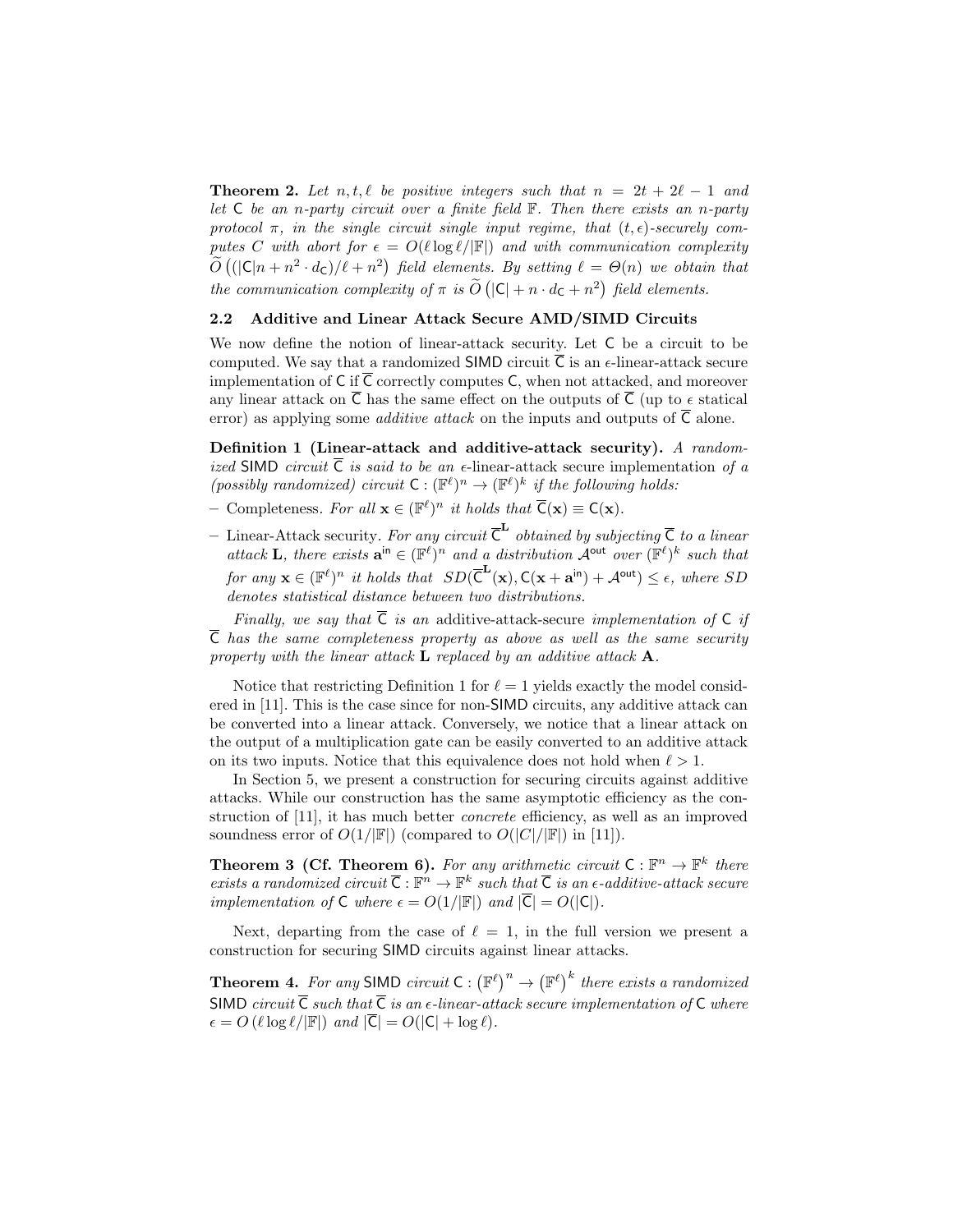#### 3 Our Techniques

#### 3.1 Constructing Actively Secure MPC Protocols

Our framework for proving that a passively secure protocol  $\pi$  is in fact additively or linearly corruptible, consists of three steps. We point out that while these steps modify the original protocols, are only a *thought-experiment* used to prove the main claim about the effect of an active adversary on the underlying circuit that parties try to evaluate. The only real modification required to the protocol in order to transform it to an actively secure protocol, is to execute it on an additive-attack or linear-attack secure circuit (see below).

Step 1: Protocol randomization. In order to convert an active adversary controlling a set of parties  $\mathcal T$  to an additive attack, we first transform a protocol  $\pi$  to another protocol  $\pi^{\mathcal{T}}$  such that all the messages  $m_{\overline{\mathcal{T}}, \mathcal{T}}$  sent by the parties in  $\overline{\mathcal{T}}$  to the parties in  $\mathcal{T}$  (except during the last communication round) syntactically depend only on the randomness of  $\pi$ . In particular, we require that  $m_{\overline{\mathcal{T}},\mathcal{T}}$  does not depend on the inputs  $\mathbf{x}_{\overline{\mathcal{T}}}$  of the parties in  $\mathcal T$  or on the messages that the parties in  $\overline{\mathcal{T}}$  receive during the protocol. In such case we say that  $\pi^{\mathcal{T}}$  is  $\mathcal{T}$ -randomized.

We first show that for many natural MPC protocols, for any set of parties  $\mathcal{T}$ , such that  $|\mathcal{T}|$  is below the privacy threshold of a protocol, it is possible to construct a T-randomized protocol,  $\pi^{\mathcal{T}}$ , such that any deviation from  $\pi$  made by an active adversary has the same effect as performing the same deviation from  $\pi^{\mathcal{T}}$ . In this case we say that  $\pi^{\mathcal{T}}$  is  $\mathcal{T}$ -equivalent to  $\pi$ . See Definition 3.

Notice that  $\mathcal T$ -randomization requirement is stronger than privacy. This is since  $\mathcal{T}$ -randomization requires that the *values* of  $m_{\overline{\mathcal{T}},\mathcal{T}}$  do not depend on the inputs of the parties in  $\overline{\mathcal{T}}$  or on messages that parties in  $\overline{\mathcal{T}}$  received as opposed to privacy which makes a similar requirement on the *distribution* of  $m_{\overline{\mathcal{T}},\mathcal{T}}$ . See Step 2 for the necessity of the  $\mathcal T$ -randomization requirement.

Step 2: From general adversaries to additive attacks. We now reduce any adversary controlling a set of parties  $\mathcal T$ , attacking a  $\mathcal T$ -randomized protocol  $\pi$ , to an *additive* attack on the protocol circuit  $C_{\pi}$  where  $C_{\pi}$  is a direct implementation of the arithmetic operations performed by  $\pi$ .  $C_{\pi}$  gets as input the inputs **x** of the parties in  $\pi$  as well the randomness r used in  $\pi$ . It then evaluates  $\pi$  on inputs  $(\mathbf{x}; \mathbf{r})$  and outputs the outputs of all the parties following an execution of  $\pi(\mathbf{x}; \mathbf{r})$ .

Since  $\pi$  is  $\mathcal T$ -randomized we can simulate from the randomness **r** for  $\pi$  and from the inputs  $x_{\mathcal{T}}$ , the view  $\tilde{u}_{\mathcal{T}}$  (except during the last round) of the parties in T. Next, we determine the additive attack on  $C_{\pi}$  corresponding to an adversary Adv controlling the parties in  $\mathcal T$  as follows. We first honestly simulate the parties in  $\mathcal T$  on their view  $\tilde u_T$  and obtain the messages  $\tilde m_{\mathcal T,\overline{\mathcal T}}$  sent by the parties in  $\mathcal T$ to the parties in  $\overline{\mathcal{T}}$  during an honest execution of  $\pi$ . Next, we invoke Adv on the view  $\widetilde{u}_{\mathcal{T}}$  and obtain the messages  $\widetilde{m}_{\mathcal{T},\overline{\mathcal{T}}}^{\mathsf{Adv}}$  sent by the parties in  $\mathcal{T}$  to the parties in  $\overline{\mathcal{T}}$  during a real execution of  $\pi$  in the presence of Adv. Finally we determine the additive attack **A** on  $C_{\pi}$  by computing  $\mathbf{A} \leftarrow \widetilde{m}_{\mathcal{T}, \overline{\mathcal{T}}}^{\mathsf{Adv}} - \widetilde{m}_{\mathcal{T}, \overline{\mathcal{T}}}$ .

Since  $\pi$  is  $\mathcal{T}$ -randomized, it is the case that inside  $C_{\pi}$  under the additive attack **A** it holds that  $\widetilde{m}_{\mathcal{T},\overline{\mathcal{T}}}^{\mathbf{Adv}} = \widetilde{m}_{\mathcal{T},\overline{\mathcal{T}}} + \mathbf{A}$ , for any input  $\mathbf{x}_{\overline{\mathcal{T}}}$  of the parties in  $\overline{\mathcal{T}}$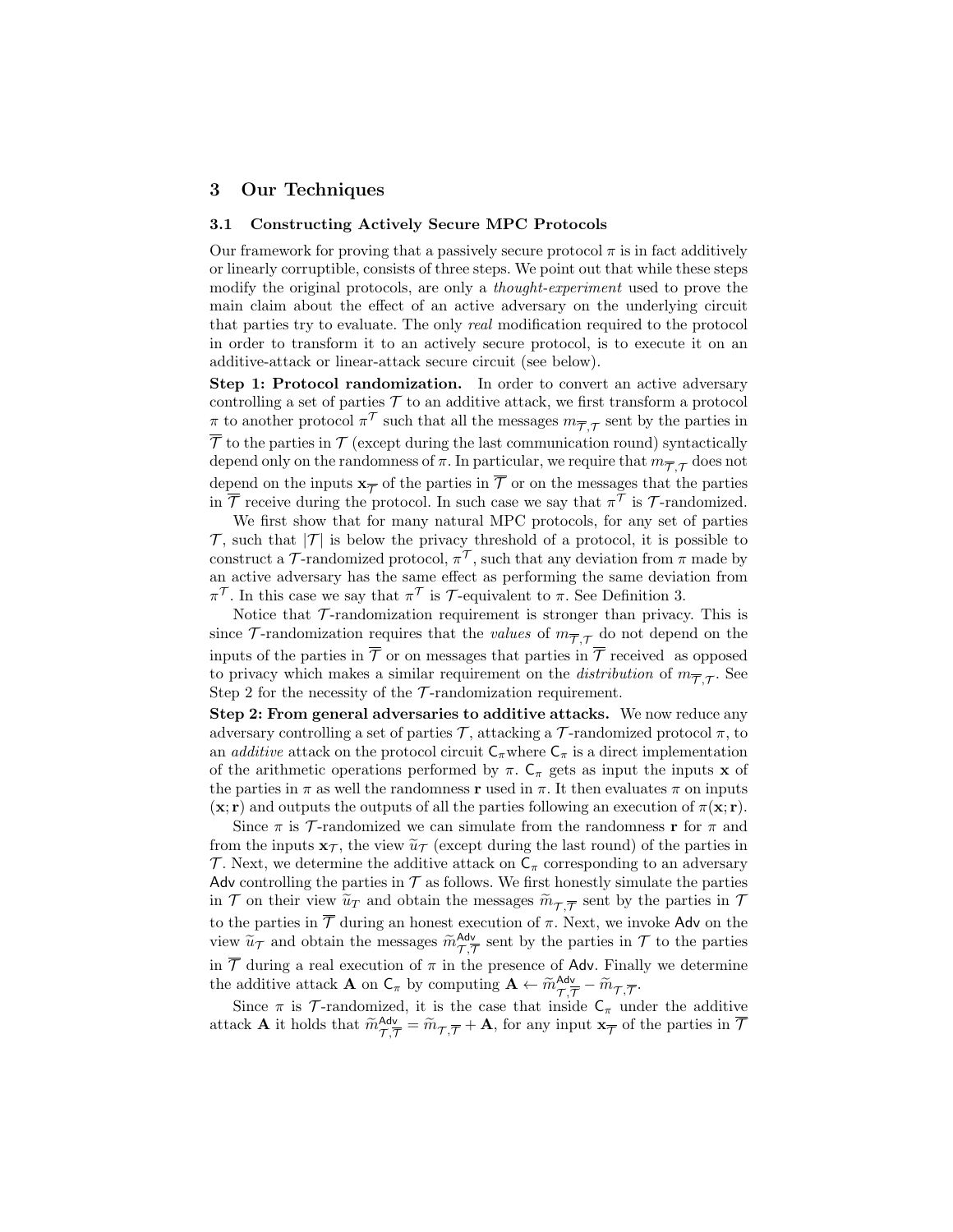as well as for any messages that these parties receive during  $\pi$ . We thus correctly simulate, inside  $C_{\pi}$ , the effect of Adv on  $\pi$ . Notice that this is not necessary true in case  $\pi$  is  $\mathcal T$ -private since for any selection of the randomness **r**, the specific values of the messages sent by the parties in  $\overline{\mathcal{T}}$  to Adv might depend on their inputs  $\mathbf{x}_{\overline{\mathcal{T}}}$  to  $\pi$ . Since  $\mathbf{x}_{\overline{\mathcal{T}}}$  is not known to the simulator, it cannot generate the correct view  $\widetilde{u}_{\mathcal{T}}$  required in order to compute  $\widetilde{m}_{\mathcal{T},\overline{\mathcal{T}}}^{\mathsf{Adv}}$  and  $\widetilde{m}_{\mathcal{T},\overline{\mathcal{T}}}$ .

Step 3: Translate attacks on  $C_{\pi}$  to attacks on C. We translate additive attacks on  $C_{\pi}$  to equivalent attack on C. In Section 7, we present the notion of homomorphic circuits and prove that if a circuit  $C'$  is homomorphic to a circuit  $C$ then for any additive attack  $A'$  on  $C'$  there exists an equivalent additive attack **A** on C such that  $C^{\mathbf{A}}(\mathbf{x}) = C'^{\mathbf{A}'}(\mathbf{x})$ , for all **x**. Next, extending the notion of circuit homomorphism to SIMD circuits, in the full version we define the notion of  $\ell$ -homomorphic circuits and prove that if a circuit  $C'$  is  $\ell$ -homomorphic to an SIMD circuit  $C$ , then for any additive attack  $A'$  on  $C'$  there exists an equivalent linear attack on C such that  $C^{\mathbf{L}}(\mathbf{x}) = C'^{\mathbf{A}'}(\mathbf{x})$  for all **x**.

Application to natural MPC protocols. In Section 8 we apply the above transformations on the arithmetic version of the passively secure GMW protocol, proving that it is additively corruptible. Next, in the full version we apply the above transformations to the passively secure DN and DIK protocols, proving that these protocols are additively and linear corruptible, respectively.

MPC protocols using linear or additive attack secure circuits. The notions of linear and additive-attack security only require that any attack will be equivalent to an additive attack on the inputs and the outputs of the evaluated circuit. Thus, directly executing an additively or linearly corruptible MPC protocol over an additive-attack secure or linear-attack secure circuit C still leaves the inputs and the outputs of C unprotected. Instead, before securing C against additive or linear attacks, we first modify C to C<sup>AUG</sup> which gets as inputs an AMD encoding of C's inputs and produces an encoding of C's outputs. We then transform  $\zeta_{\text{AG}}^{\text{AUG}}$  to an additive-attack or linear-attack secure circuit  $\bar{\zeta}^{\text{AUG}}$  and evaluate  $\overline{C}^{AUG}$  using a passively secure protocol, asking each party to locally compute an AMD encoding of the inputs as well as locally decode the outputs.

#### 3.2 Securing Circuits Against Additive and Linear Attacks

We first present our techniques for additive-attack security (see Section 5). Given a circuit C, in the additive-attack secure version  $\overline{C}$  of C, every wire of C is paired with a wire that carries a corresponding MAC tag. Next, each gate in  $\mathsf C$  is replaced by a small gadget computing the gate's result as well as its corresponding MAC tag. In addition, this gadget also gets as inputs the MAC tags corresponding to the gate's inputs. Using these tags, the gadget verifies that the gate's result was computed correctly. Notice that the MAC tag verification itself is also vulnerable to additive (and later linear) attacks. However, we construct the verification circuit in such a way that even in the presence of attacks, it outputs a random value if the MAC computation or MAC verification fails for some gate.

The basic additive-attack secure circuit compiler. Similar to  $[4, 11]$  we use a multiplicative MAC in order to additive-attack secure the output of each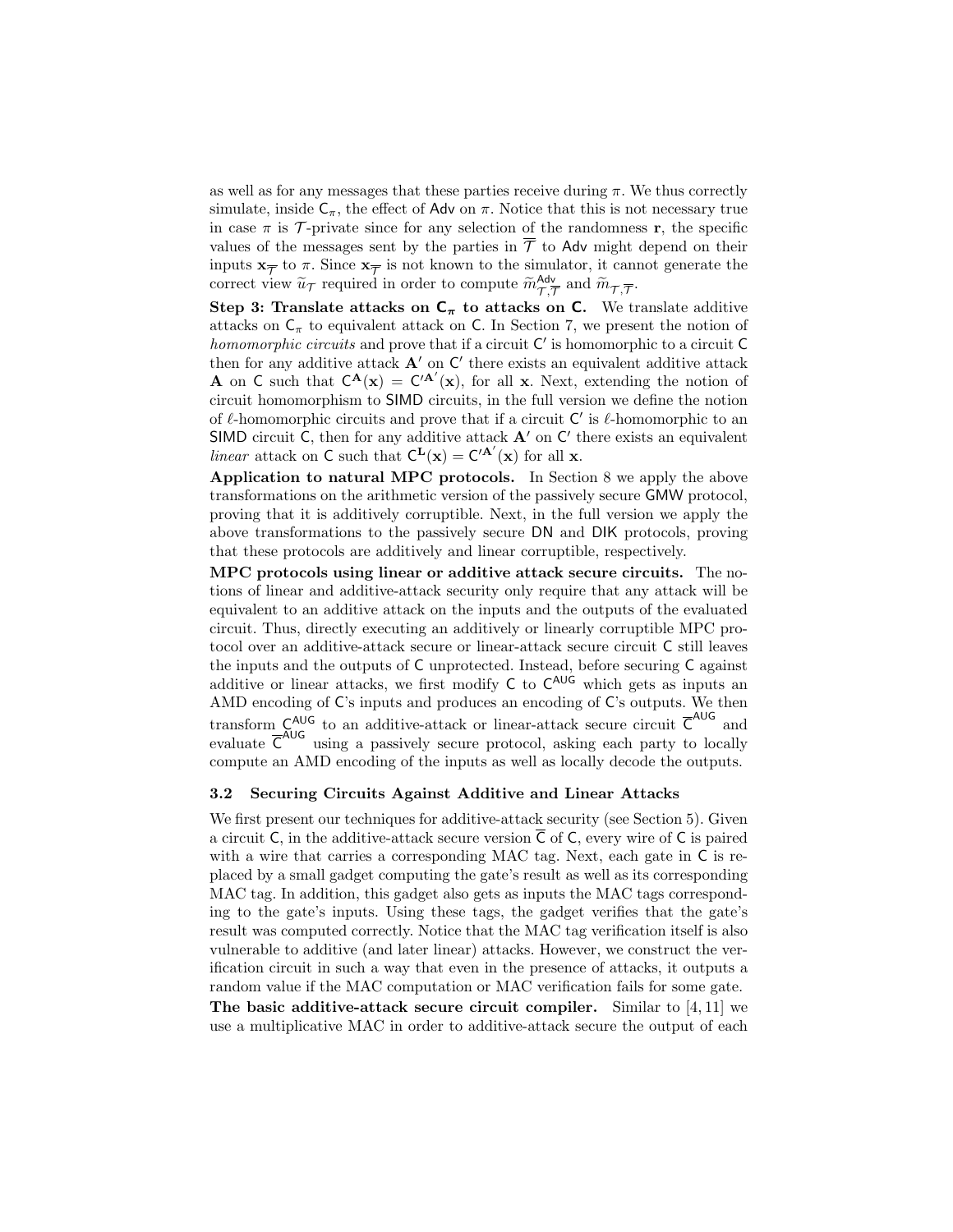gate. Concretely, for each input gate  $a$ , its corresponding MAC tag will be  $a' =$  $a \cdot v$  where v is a randomly selected field element acting as the MAC key (fixed to be the same value for all gates). Next, for every addition gate  $c = a + b$ with inputs  $a$ ,  $b$  and associated MAC tags  $a'$ ,  $b'$ , we compute the MAC tag  $c'$ associated with c directly by computing  $c' = a' + b'$ .

For every multiplication gate  $c = a \cdot b$  with inputs a, b and associated MAC tags  $a'$ ,  $b'$ , we need to ensure the correct computation of  $c = a \cdot b$ . Given a MAC tag of the expected result of c and the MAC tags of a, b, we could have verified that under an additive attack indeed  $c \cdot v = a \cdot b \cdot v$ . Thus, we must somehow combine the (assumed to be correct) MAC tag values  $a' = a \cdot v$  and  $b' = b \cdot v$  in order to generate the tag of the expected result  $a \cdot b \cdot v$ . Moreover, this tag generation must be done in such a way that ensures that no combination of attacks on the tag generation circuit and on the multiplication gate's actual computation, can produce an incorrect result without being detected.

In [11], this was solved by setting the MAC tag  $c'$  to be  $c' = a' \cdot b' = a \cdot b \cdot v^2$ . The construction of  $[11]$  was based on the fact that an additive attack **A** on the computation of  $c'^{\mathbf{A}} = (a' + \mathbf{A}_{a',c'}) (b' + \mathbf{A}_{b',c'})$  introduces additional monomials of the form  $\mathbf{A}_{\mathbf{b}',\mathbf{c}'}\cdot \mathbf{a}' = \mathbf{A}_{\mathbf{b}',\mathbf{c}'}\cdot \mathbf{a}\mathbf{v}$  or  $\mathbf{A}_{\mathbf{a}',\mathbf{c}'}\cdot \mathbf{b}' = \mathbf{A}_{\mathbf{a}',\mathbf{c}'}\cdot \mathbf{b}\mathbf{v}$  and it cannot introduce additional monomials of the form  $a' \cdot b' = a \cdot b \cdot v^2$ , where  $A_{a',c'}$  denotes the attack **A** restricted to the wire connecting the gates  $a'$ ,  $c'$  inside  $\overline{C}$ . Next, in [11] it was shown that in case these additional monomials are present, they cannot be canceled out by any other combination of additive attacks, thereby making C abort the computation by masking its results with a completely random value.

The main problem with the basic construction of [11] is that even when no attacks are present, the degree of the MAC key  $v$  inside  $c'$  increases from  $v$  to  $v^2$ . This limits the construction of [11] to only low-degree circuits as well as requiring complicated ad-hoc gadgets to support addition and subtraction gates with MAC tags having different degrees of v. Finally, in order to additive-attack secure arbitrary-degree circuits, [11] employs a degree reduction procedure vastly increasing the concrete overhead of the overall construction.

An efficient MAC combination gadget. In Construction 1, we solve the problem of combining MAC tags in a different way. Let  $a' = a \cdot v$  and  $b' = b \cdot v$ . We first compute  $c'$  as  $c' = a' \cdot b = (a \cdot v) \cdot b$ . Moreover, we also compute  $c'' = a \cdot b' = a \cdot (b \cdot v)$ . Therefore, if no additive attack is present, it is always the case that  $c' - c'' = 0$ . However, notice that an additive attack on  $c'$  can only produce monomials of the form  $\mathbf{A}_{a',c'} \cdot b$  or of the from  $\mathbf{A}_{b,c'} \cdot (a \cdot v)$ . In contrast, notice that any additive attack on  $c''$  can only produce monomials of the form  $\mathbf{A}_{a,c'} \cdot (b \cdot v)$  and  $\mathbf{A}_{b,c'} \cdot a$  which cannot be canceled out by any of the monomials produced by the attack on c'. Thus, by checking that  $c' - c'' = 0$ , we either obtain that  $c' - c''$  is non-zero with high probability (making the entire circuit to abort) or that no attack was mounted on the circuits computing  $c'$  and  $c''$ . In the latter case, we obtain that  $c' = a \cdot b \cdot v$ , which is the correct MAC tag of the expected result of the multiplication gate  $c = a \cdot b$  under the key v.

Computing multiplication gates. Next, we use the MAC tag  $c'$  computed previously in order to verify the correct computation of c. We achieve this by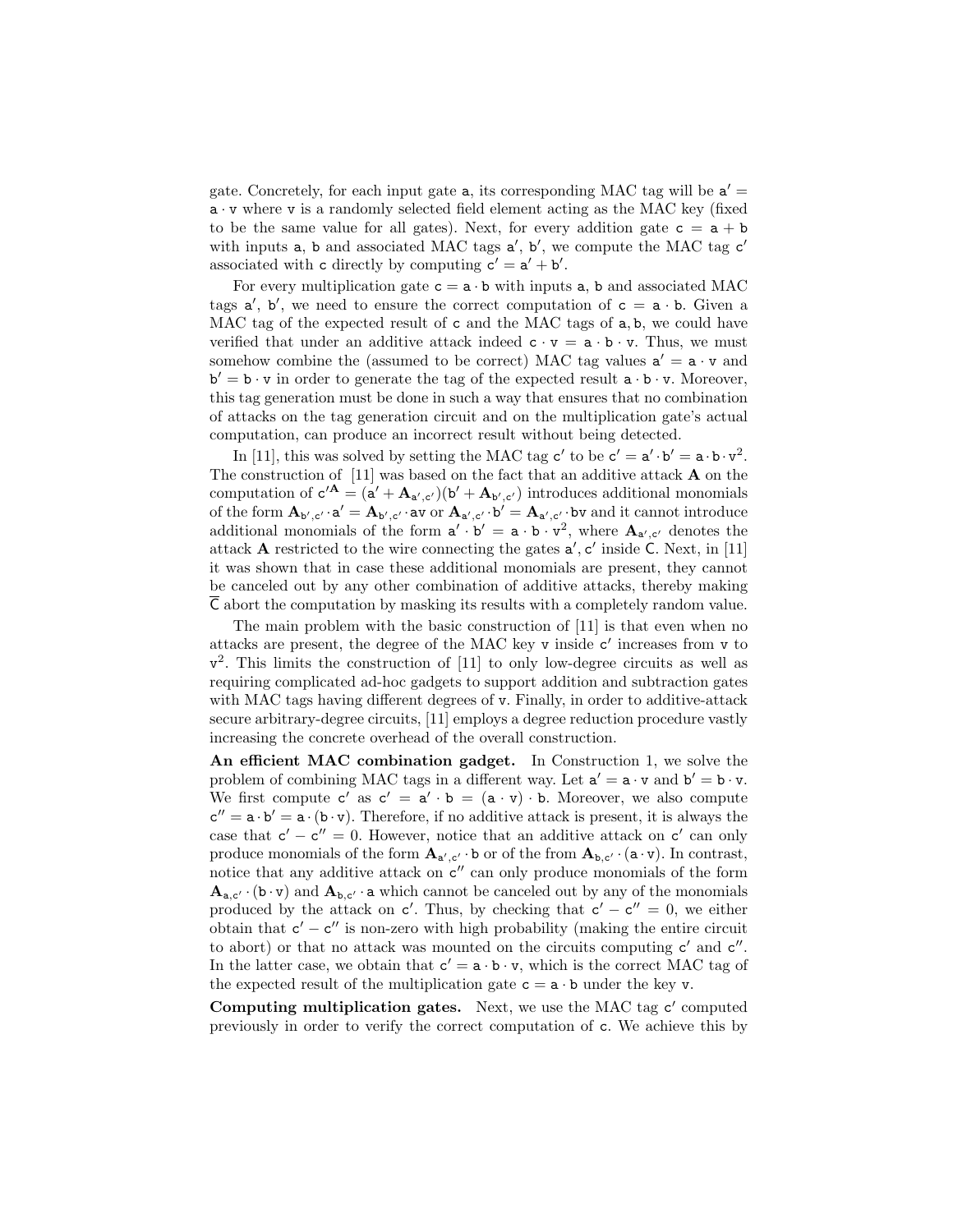computing the output of c and then MAC it by multiplying with the MAC key v. Next, we check that the above result matches the known-good MAC tag c'. This last check is implemented by computing  $c \cdot v - c'$  and having  $\overline{C}$  abort in case  $\mathbf{c} \cdot \mathbf{v} - \mathbf{c}' \neq 0$ . Notice that any additive attack on c can only introduce (after the multiplication by the MAC key) monomials of the from  $a \cdot v$  or  $b \cdot v$  which cannot be canceled-out by the MAC tag  $a \cdot b \cdot v$ . Hence, we conclude that in the presence of an additive attack the gate output check fails, making  $\overline{C}$  abort.

Computing addition gates. Notice that in the above described construction, the degree of the used MAC key v is always 1 and in particular it does not increase after the computation of multiplication gates. Therefore, given an addition gate  $c = a + b$ , we can compute the MAC tag for c by computing  $c' = a' + b'$ . This avoids the ad-hoc gadget of [11] for additive-attack securely computing MAC tags where the inputs of the addition gate are of different degrees. Eliminating this gadget also simplifies the circuit randomization process (see below).

Avoiding degree-reduction. Next, since the degree of the key does not increase after the execution of each multiplication, this allows us to directly additive-attack secure arbitrary circuits without the need to reduce the degree (as opposed to the construction of [11]). This, together with a simplified circuit randomization process (described below), induces a big improvement in the concrete overhead of the construction compared to the construction of [11].

Circuit randomization process. The above described construction only achieves additive-attack security for the case where the inputs to each multiplication gate are almost random (See Definition 5). Moreover, it is also required that each input of C is also almost random (individually). We force the inputs of a multiplication gate  $c = a \cdot b$  to be almost random as follows. First, we additively secret share a and b to  $(a-r_1, r_1)$  and  $(b-r_2, r_2)$ . We then compute the output of c by  $c = (a - r_1)(b - r_2) + (a - r_1) \cdot r_2 + r_1 \cdot (b - r_2) + r_1 \cdot r_2 = a \cdot b$ . Notice that in this case, the inputs of every multiplication gate are uniformly random. Randomizing the inputs of C is done similarly, see full version for details.

Protecting SIMD circuits against linear attacks. As described above, a linear attack  **on a multiplication gate**  $**c**$  **with input gates <b>a** and **b** specifies a linear function  $f : \mathbb{F}^{2\ell} \to \mathbb{F}^{\ell}$  (in the gate's input *bundles*) to be added to the gate's output *bundle*. We specify f using two  $\ell \times \ell$  matrices  $L_{a,c}$  and  $L_{b,c}$ , changing the computation performed by **c** to be **c** = **a**  $\odot$  **b** + **L**<sub>**a**,**c** · **a** + **L**<sub>**b**,**c** · **b**.</sub></sub> Notice that **L** only introduces monomials of the form  $L_{a,c} \cdot a$ ,  $L_{b,c} \cdot b$  but not of the form  $\mathbf{a} \odot \mathbf{b}$ , where  $\odot$  denotes  $\ell$ -wide point-wise multiplication of two wire bundles. In the full version, we extend the high-level ideas of the above described construction to handle SIMD circuits and linear attacks.

Next, our basic construction for transforming an SIMD circuit C to a functionallyequivalent linear-attack secure SIMD circuit  $\overline{C}$  guarantees that every linear attack on  $\overline{C}$  is either equivalent to an *additive* attack on the inputs and outputs of  $C$ , or some wire in a special bundle **f**, which denotes an error flag inside  $\overline{C}$ , becomes non-zero. In such a case, we would like another bundle  $f'$  to be almost random. In the full version, we design a special-purpose gadget, called  $\overline{\text{Mix}}$  circuit, which satisfies the above property, even in the presence of linear attacks.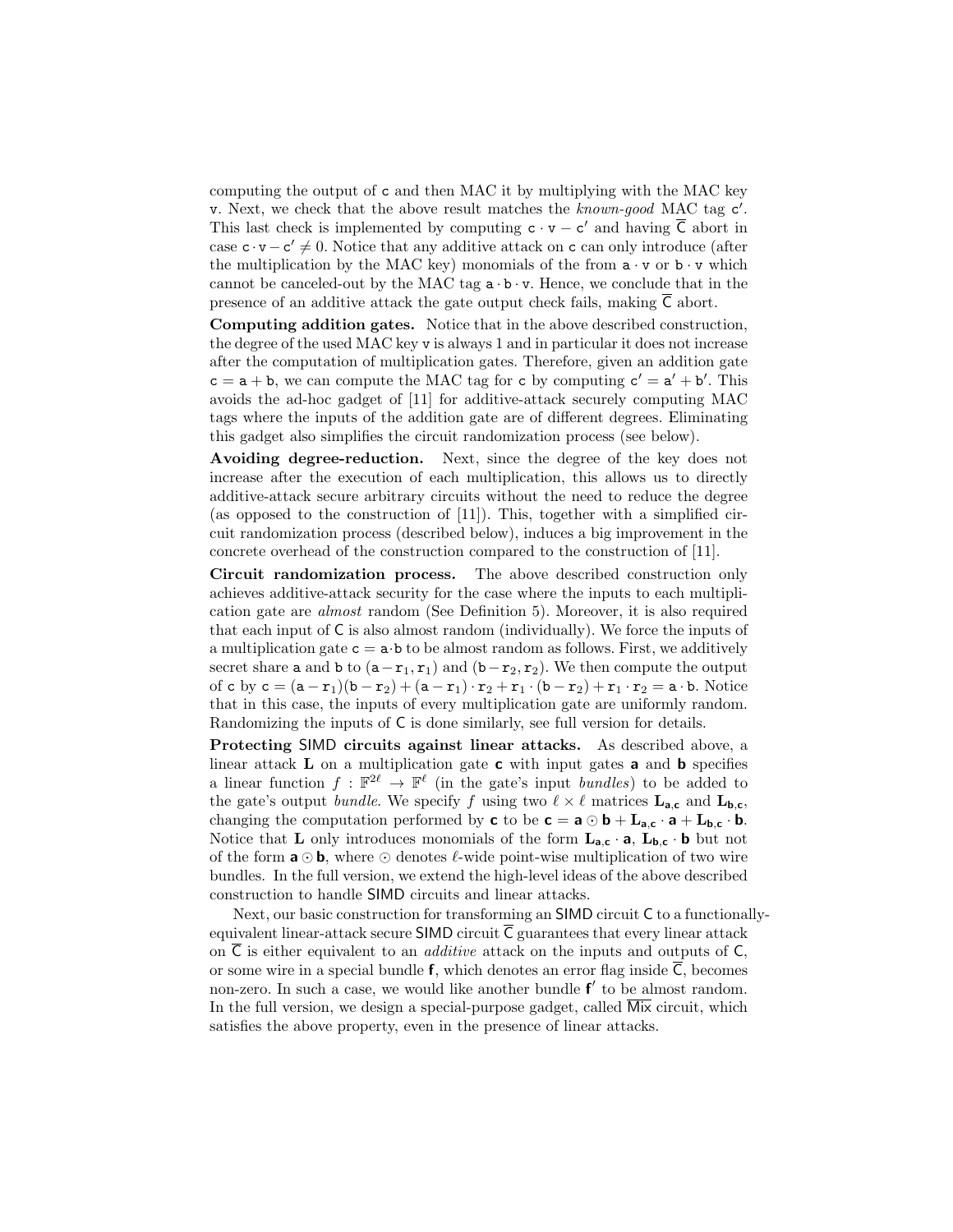### 4 Preliminaries

Arithmetic circuits. Following [11], an *arithmetic circuit* C is a directed acyclic graph whose vertices are called gates and whose edges are called wires. Every in-degree 0 gate in C is labeled by a variable from a set of variables  $X = \{x_1, \dots, x_n\}$  and is referred to as an input gate. All other gates have indegree 2, are labeled by elements from  $\{+,-, \times\}$  and referred to as add, sub and mult gates, respectively. Every gate of out-degree 0 is called an output gate. We assume that the output gates are ordered. In some cases we also allow in-degree 0 gates labeled by rand referred to as randomness gates. A circuit containing rand gates is called a randomized circuit. For a (possibly randomized) circuit C and for a gate  $g$  of  $C$  we denote by  $g_x$  the distribution of the output value of  $g$ (defined in a natural way) when C is being evaluated on an input x.

SIMD circuits. An SIMD circuit with bundle size  $\ell$  is defined similar to arithmetic circuits. We refer to the edges of an SIMD circuit C as wire bundles or bundles and to vertices of an SIMD circuits as  $\ell$ -gates. We write  $C : (\mathbb{F}^{\ell})^n \to$  $(\mathbb{F}^{\ell})^k$  to indicate that C is an SIMD circuit with n input bundles and k output bundles. Each multiplication, addition or subtraction  $\ell$ -gate of an SIMD circuit gets as input two wire bundles of size  $\ell$  and outputs a bundle of size  $\ell$  obtained by performing  $\ell$  point-wise multiplications, additions or subtractions in parallel.<sup>8</sup>

We also allow SIMD circuits to contain an additional type of  $\ell$ -gates with in-degree and out-degree 1, referred to as routing  $\ell$ -gates. Each routing  $\ell$ -gate is labeled by a function  $\rho : [\ell] \to [\ell]$ . We shall sometimes refer to these routing  $\ell$ gates as  $\rho$ -gates. A  $\rho$ -gate on an input bundle  $\mathbf{a} = (a_1, \dots, a_\ell)$  outputs a bundle  $\mathbf{b} = (b_1, \dots, b_\ell)$  such that  $b_i = a_{\rho(i)}$  for all  $1 \leq i \leq \ell$ .

Additive attacks. An additive attack A changes the computation performed by a circuit C by specifying for every wire in C, connecting gates a and b, a value to be added to the output of a. The derived value is then used for the computation of b. In addition, A specifies values to be added to the outputs of C. Note that an additive attack on a circuit C is a fixed vector of field elements which is independent from the inputs and internal values of C.

Linear attacks. A *linear attack* **L** on an SIMD circuit changes the computation of a multiplication  $\ell$ -gate by adding to each wire in the gate's output bundle a linear function of all the wires in the gate's two input bundles. In particular, for any multiplication  $\ell$ -gate **c** with input bundles **a** and **b**, a linear attack **L** specifies a linear function  $f : \mathbb{F}^{2\ell} \to \mathbb{F}^{\ell}$  such that the output bundle of **c** is equal to  $c = a \odot b + f(a, b)$ , where  $\odot$  denotes point-wise multiplication of two wire bundles. In addition, similar to additive attacks, we allow a linear attack L to specify an additive attack  $L^{\text{out}}$  on the outputs of the SIMD circuit C.

Attacks on addition and subtraction gates. We do not allow linear attacks on addition and subtraction gates. This is since mounting an attack of the form  $f(a, b) = -a - b$  the adversary is able to fix an output of an addition gate

<sup>8</sup> Notice that for the case of SIMD circuits, the notion of in-degree of a gate corresponds to the number of its input wire-bundles (as opposed to individual wires). Thus the in-degree of  $\{x, +, -\}$  gates is 2. The notion of out-degree is defined similarly.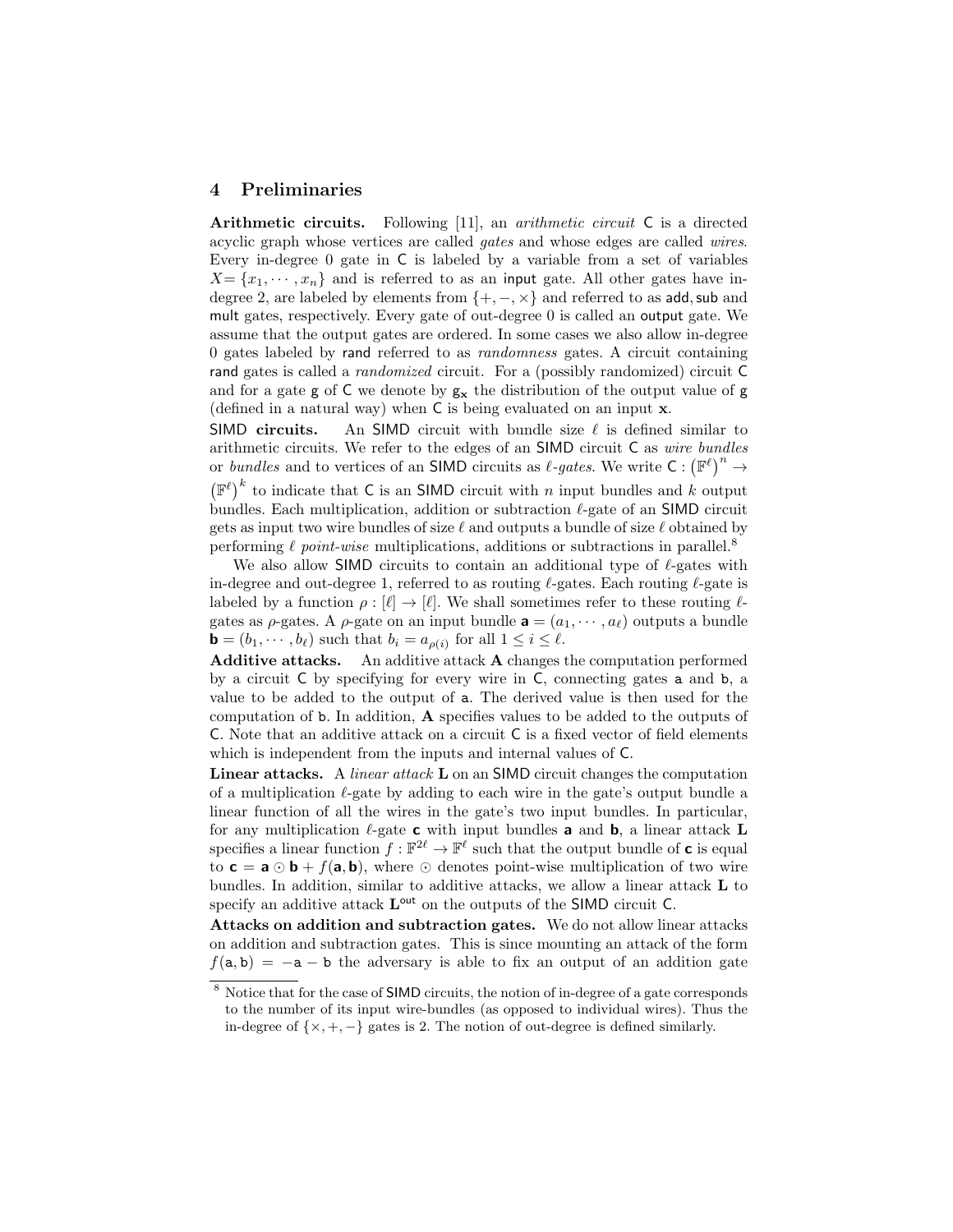$c = a + b - a - b$  to be always zero. Therefore, allowing for such attacks means that it is possible to override the output of these gates to be an arbitrary value. Such attacks are not supported by our constructions. <sup>9</sup>

Additive attacks on SIMD circuits. Note that allowing additive attacks on wire bundles of SIMD circuits (in addition to linear attacks) will not provide the adversary with additional capabilities in modifying the circuit's computation. This is since for any pair of attacks  $(A, L)$  on an SIMD circuit C where A is an additive attack and  $L$  is a linear attack there exists a functionally-equivalent linear attack  $\mathbf{L}'$ . The linear attack  $\mathbf{L}'$  can be constructed as follows. First, the additive attacks specified by  $A$  can be pushed "downstream" through the circuit till the inputs of the multiplication gates and the outputs of the output gates. Next, additive attacks on inputs of a multiplication gate c, can be added to the diagonal of the appropriate matrices as specified by  $\mathbf{L}$ , yielding  $\mathbf{L}'$ .

Additive attacks in secure multi-party computation. In the following we define the notion of additively corruptible versions of a functionality. Without loss of generality, we only consider functionalities where only  $P_1$  gets an output. That is, functionalities of the form  $f : \mathbb{F}^{I_1} \times \cdots \times \mathbb{F}^{I_n} \to \mathbb{F}^{O_1}$  where  $(I_1, \dots, I_n, O_1)$  are positive integers. Note that we can move to individual outputs using a standard transformation (See [13, Section 2.5.2]).

**Definition 2.** Let  $C$  be an n-party circuit. We define the additively corruptible version of  $C$  to be an n-party functionality  $f_C^{\mathbf{A}}$  that takes additional input from the adversary representing an additive attack, A, on C. For an input x and additive attack **A**,  $f_C^{\mathbf{A}}$  outputs  $C^{\mathbf{A}}(x)$ . The notion of a linearly corruptible circuit is defined similarly, replacing the additive attack  $A$  with a linear attack  $L$ .

Next, we define the notion of  $\mathcal{T}$ -equivalent protocols.

**Definition 3.** Let  $\pi$  and  $\pi'$  be two protocols for computing an n-party circuit C in the f and f' hybrid models respectively. We say that  $\pi$  is  $\mathcal T$ -equivalent to  $\pi'$ if for any adversary Adv controlling a set of parties  $\mathcal{T} \subseteq \mathcal{P}$  and for any input  $\mathbf{x}$ it holds that  $\text{Real}_{\pi,\mathcal{T}}^{\text{Adv},f}(\mathbf{x}) \equiv \text{Real}_{\pi',\mathcal{T}}^{\text{Adv},f'}(\mathbf{x}).$ 

#### 5 Additive Security for Arithmetic Circuits

In this section we simplify the construction of [11] improving its additive-attack security from  $O(|C|/|\mathbb{F}|)$  to  $O(1/|\mathbb{F}|)$ , as well as improving its concrete efficiency. Following the approach of [11], we first present a simpler construction whose security holds only when the circuit's wire values satisfy some local randomness property (Construction 1). In the full version, we show how to eliminate this assumption by applying general transformations to the circuit.

We begin by defining additive-attack security for specific input distributions.

**Definition 4.** Let  $\mathbb{F}$  be a finite field,  $C : \mathbb{F}^n \to \mathbb{F}^k$  an arithmetic circuit, and I a distribution over  $\mathbb{F}^n$ . We say that a circuit  $\overline{\mathsf{C}} : \mathbb{F}^n \to \mathbb{F}^{k+1}$  is an  $\epsilon$ -additive-attack secure implementation of  $C$  with respect to  $I$  if the following holds:

<sup>&</sup>lt;sup>9</sup> Note that linear attacks on multiplication gates suffice to achieve MPC tasks.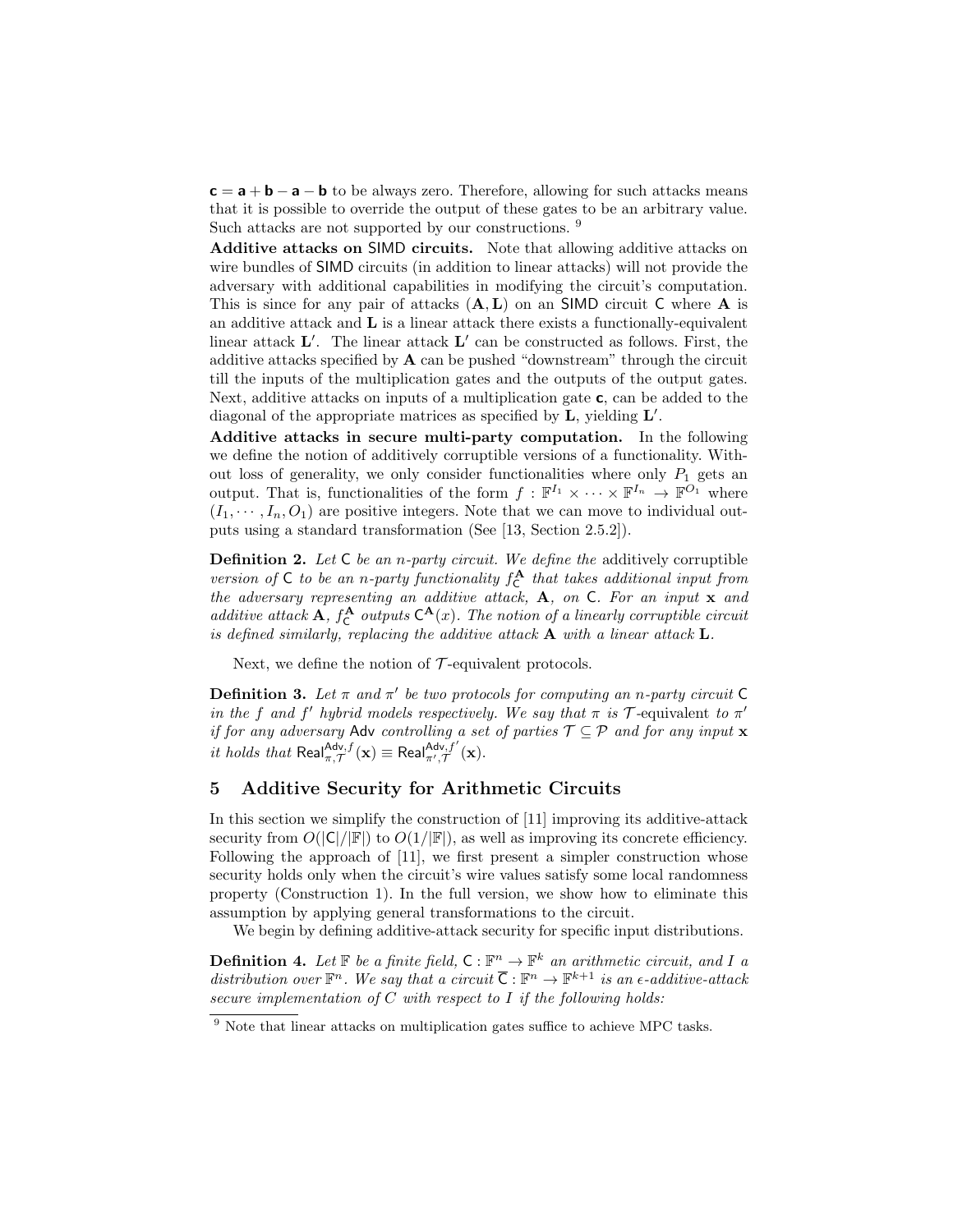- Completeness. For all **x** ∈  $\mathbb{F}^n$ ,  $\overline{C}(\mathbf{x}) \equiv C(\mathbf{x})$ .
- Security with respect to *I*. For any additive attack **A**, there exists  $\mathbf{a}^{\text{in}} \in \mathbb{F}^n$ and a distribution  $\mathcal{A}^{\text{out}}$  over  $\mathbb{F}^k$  such that  $SD(\overline{C}^{\mathbf{A}}(I), \mathsf{C}(I + \mathbf{a}^{\text{in}}) + \mathcal{A}^{\text{out}}) \leq \epsilon$ .

The construction guarantees security as defined in Definition 1 with  $\epsilon =$  $O(1/|\mathbb{F}|)$ , under the assumption that the inputs of the circuit as well as the inputs of each multiplication gate are sufficiently random. Unlike the basic construction of [11], the construction described in this section does not require the randomization of the inputs of addition and subtraction gates. Thus, below we define a weaker notion of locally random circuits compared to the one used in [11], by not imposing any requirement about the inputs of addition and subtraction gates. This also greatly simplifies the construction of such circuits.

**Definition 5 (Locally Random Circuits).** Let  $\mathbb{F}$  be a finite field,  $\mathbb{C}$  be a randomized arithmetic circuit. We say that  $C$  is locally  $\epsilon$ -random with respect to a distribution I if the following two properties hold.

- 1. Local randomization of input gates. For any  $y \in \mathbb{F}$  and for any  $1 \leq$  $i \leq n$  the probability over selecting  $\mathbf{x} \leftarrow I$  that  $x_i = y$  is at most  $\mathbb{F} \cdot \epsilon$ .
- 2. Local randomization of multiplication gates. For any  $(y, z) \in \mathbb{F}^2$  and any pair of gates (a, b), whose outputs are the inputs to some multiplication gate in C, it holds that the probability, over the internal randomness of C and the selection  $\mathbf{x} \leftarrow I$ , that  $(a_{\mathbf{x}}, b_{\mathbf{x}}) = (y, z)$  is at most  $\epsilon$ .

We now present our basic construction for constructing additive-attack circuits.

**Construction 1** Let  $C : \mathbb{F}^n \to \mathbb{F}^k$  be a circuit. Define a circuit  $\overline{C}$  that on input **x** computes  $\mathbf{z} = \mathsf{C}(\mathbf{x})$  and then performs the following:

# MAC generation Circuit:

- 1. Generate a random elements  $\mathbf{r}, \mathbf{v} \in \mathbb{F}$  and compute  $\mathbf{r}' \leftarrow \mathbf{r} \cdot \mathbf{v}$ .
- 2. For each input gate c, compute the value  $c' \leftarrow c \cdot v$ .
- 3. For each non-input gate  $c$  let  $a$ ,  $b$  be its inputs and let  $a'$ ,  $b'$  be the MAC tags corresponding to  $a$  and  $b$ . Compute the MAC tag  $c'$  as follows:
	- (a) If c is a multiplication gate, let  $c' \leftarrow a' \cdot b$  and let  $c'' \leftarrow a \cdot b'$ .
	- (b) If c is an addition gate let  $c' \leftarrow a' + b'$ . Similarly, if c is a subtraction gate let  $c' \leftarrow a' - b'$ .

#### MAC checking circuit:

- 3. For every input gate  $c$  in  $C$ , generate a random element  $t^c$  and compute  $\mathtt{g}^{\mathtt{c}} \leftarrow \mathtt{c} + \mathtt{r}, \qquad \mathtt{h}$  $C' \leftarrow c' + r', \qquad g'^c \leftarrow g^c \cdot v, \qquad f^c \leftarrow h'^c - g'^c.$
- 4. Compute  $f_1 \leftarrow \sum_{c \in \text{input}_{\mathcal{C}}} t^c \cdot f^c$  where  $\text{input}_{\mathcal{C}}$  is the set of the input gates of C.
- 5. For every multiplication gate c, generate two random field elements  $t^c$ ,  $w^c$  and  $compute$  $c \leftarrow c' - c'',$  g  $g^c \leftarrow c \cdot v$ ,  $c \leftarrow g^c - c'.$
- 6. Let mulc be the set of all multiplication gates in C, compute  $f_2 \leftarrow \sum_{c \in \text{mul}_C} w^c$ .  $f^c$  and  $f_3 \leftarrow \sum_{c \in \text{mul}_C} t^c \cdot h^c$ .
- 7. Compute  $f \leftarrow f_1 \cdot s_1 + f_2 \cdot s_2 + f_3 \cdot s_3$  where  $s_1, s_2, s_3$  are random field elements.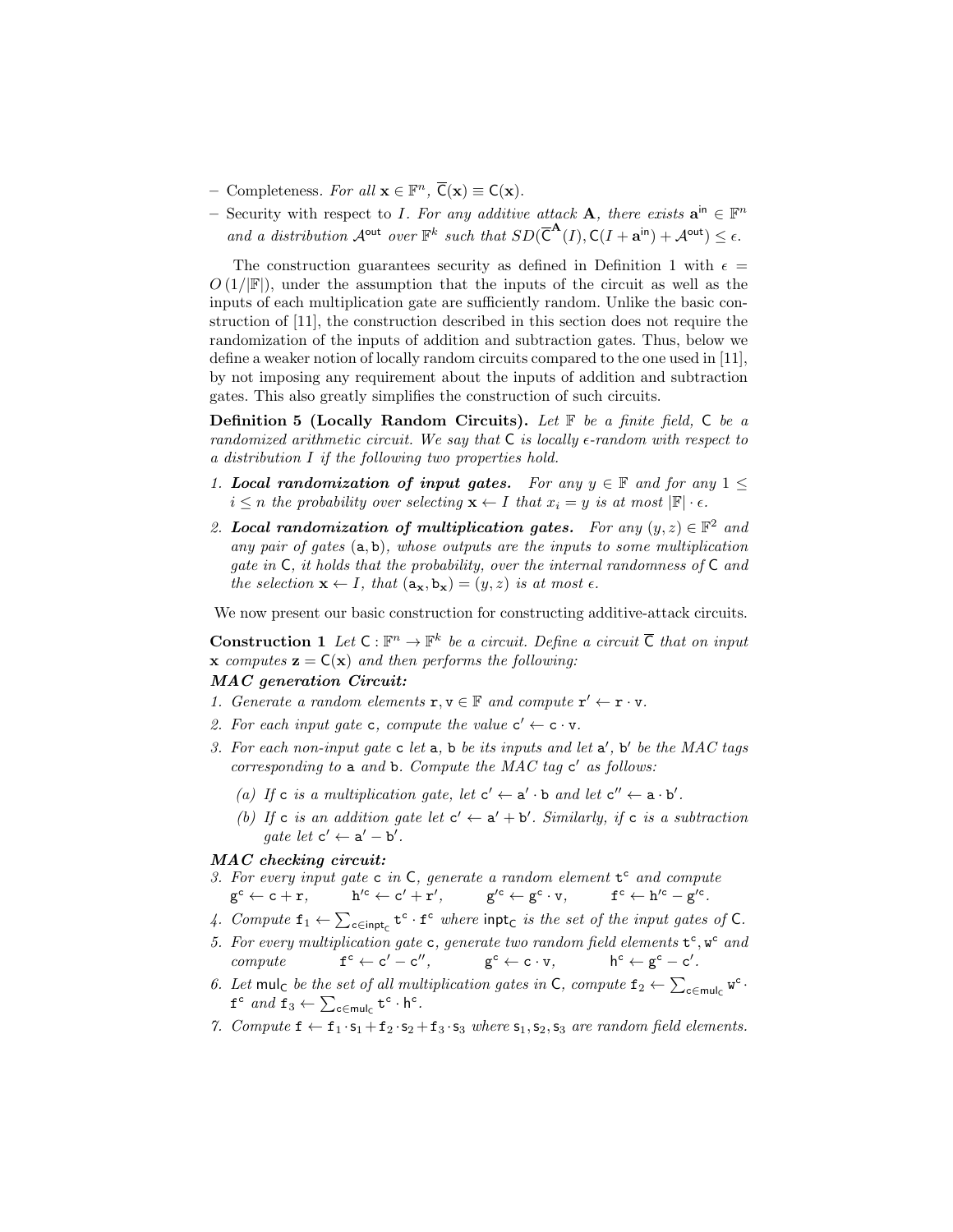Output generation: Output  $\mathbf{z} + \mathbf{f} \cdot \mathbf{r}$  where  $\mathbf{r}$  is a random vector from  $\mathbb{F}^k$ .

In the full version we prove the following theorems.

**Theorem 5.** Let  $C : \mathbb{F}^n \to \mathbb{F}^k$  be a randomized arithmetic circuit which is locally  $\epsilon$ -random with respect to and input distribution I. Then the circuit  $\overline{C}$ obtained by applying Construction 1 to C is a  $(|\mathbb{F}|\cdot \epsilon+1/|\mathbb{F}|)$ -additive-attack secure implementation of C with respect to I. Moreover,  $|\overline{C}| = O(|C|)$ .

**Theorem 6 (Additive-attack security).** For any arithmetic circuit  $C : \mathbb{F}^n \to$  $\mathbb{F}^k$  there exists a randomized circuit  $\overline{\mathsf{C}} : \mathbb{F}^n \to \mathbb{F}^k$  such that  $\overline{\mathsf{C}}$  is an  $\epsilon$ -additiveattack secure implementation of  $C$  where  $\epsilon = O(1/|\mathbb{F}|)$ . Moreover,  $|\overline{C}| = O(|C|)$ .

Notice that unlike the work of [11], the error parameter of the construction is  $O(1/|\mathbb{F}|)$ . This matches the result of [14], but in a stronger attack model.

#### 6 From General Adversaries to Additive Attacks

In this section we reduce any general adversary attacking a randomized protocol  $\pi$  to an additive attack on the protocol circuit  $C_{\pi}$  defined as follows. We compile a protocol  $\pi$  into a circuit,  $C_{\pi}$ , by writing all local computations performed by the parties as circuits and whenever a party  $P_i$  sends a message to  $P_j$ , we connect the corresponding parts of the circuits representing  $P_i$  and  $P_j$  using wires. Notice that for every input **x** and randomness **r**, it holds that  $\pi(\mathbf{x}; \mathbf{r}) = \mathsf{C}_{\pi}(\mathbf{x}, \mathbf{r}).$ 

We now define the notion of a *last-round-private* protocol.

**Definition 6.** Let  $\mathcal{T}$  be a set of corrupted parties and let  $\pi$  be a  $\mathcal{T}$ -randomized n-party protocol for computing an n-input circuit  $C: \mathbb{F}^{I_1} \times \cdots \times \mathbb{F}^{I_n} \to \mathbb{F}^{O_1}$ . We say that  $\pi$  is  $\mathcal T$ -last-round-private if the following hold.

1. Structure of the last round. During the last round, only  $P_1$  computes the output vector **z**, in the following way. Let  $\overline{\mathcal{T}}' \subseteq \overline{\mathcal{T}}$  be the set of parties from  $\overline{\mathcal{T}}$  sending messages to  $P_1$  during the last round. Each output  $\{z_i\}_{1 \leq i \leq O_1}$ is computed by  $P_1$  evaluating two linear functions  $F_{\mathcal{T}}$  and  $F_{\overline{\mathcal{T}}'}$  such that  $z_i = F_{\mathcal{T}}(l_{\mathcal{T}, P_1}^i) + F_{\overline{\mathcal{T}}'}(l_{\overline{Z}}^i)$  $(\bar{\tau}^i_{P_1},P_1)$  where the messages  $l_{\mathcal{T},P_1}^i, l_{\mathcal{T}^i,P_1}^i$  are the shares

corresponding to  $z_i$  received by  $P_1$  from the parties in  $\mathcal T$  and  $\overline{\mathcal T}'$ , respectively.

2. Privacy of the last round. Fix an input  $x_{\tau}$  and randomness  $r_{\tau}$  to the circuit  $C_{\pi}$  for the parties in T. In addition, fix an additive attack A on  $C_{\pi}$ and fix a view  $\hat{u}_\mathcal{T}$  of the parties in  $\mathcal{T}$  during an execution of  $C_n^{\mathbf{A}}$  on  $(\mathbf{x}_\mathcal{T}, \mathbf{r}_\mathcal{T})$ .<br>Let  $\mathbf{Z}$  be the distribution of extracts in  $C_n^{\mathbf{A}}$  conditioned on  $(\mathbf{x}_\mathcal{T}, \mathbf{r}_\mathcal{T}, \mathbf{A}, \$ Let **Z** be the distribution of outputs in  $C_{\pi}^{A}$  conditioned on  $(\mathbf{x}_{\mathcal{T}}, \mathbf{r}_{\mathcal{T}}, \mathbf{A}, \widehat{u}_{\mathcal{T}})$ and fix **z** from the support of **Z**. Finally, let  $l_{\mathcal{T},P_1}$  be the messages received by  $P_1$  from the parties in  $\mathcal T$  during the last round of  $C_{\pi}^{\mathbf A}$  as uniquely defined by  $(\mathbf{x}_{\mathcal{T}}, \mathbf{r}_{\mathcal{T}}, \widehat{u}_{\mathcal{T}})$ . We require that the distribution of the messages  $l_{\overline{\mathcal{T}}', P_1}$ , over the unfixed randomness  $\mathbf{r}_{\overline{\mathcal{T}}}$  is uniform conditioned on  $F_{\overline{\mathcal{T}}'}(l_{\overline{\mathcal{T}}',P_1}) = \mathbf{z} - F_T(l_{\mathcal{T},P_1})$ . In the full version we prove the following theorem.

**Theorem 7.** Let  $\pi$  be a  $\mathcal{T}$ -last-round-private and  $\mathcal{T}$ -randomized protocol. Then for any active adversary Adv controlling the parties in  $\mathcal T$  there exists a simulator Sim such that for any input **x** it holds that  $\text{Ideal}_{f_{\alpha}^{\mathbf{A}}}, \tau(\mathbf{x}) \equiv \text{Real}_{\pi, \tau}^{\text{Adv}}(\mathbf{x})$ .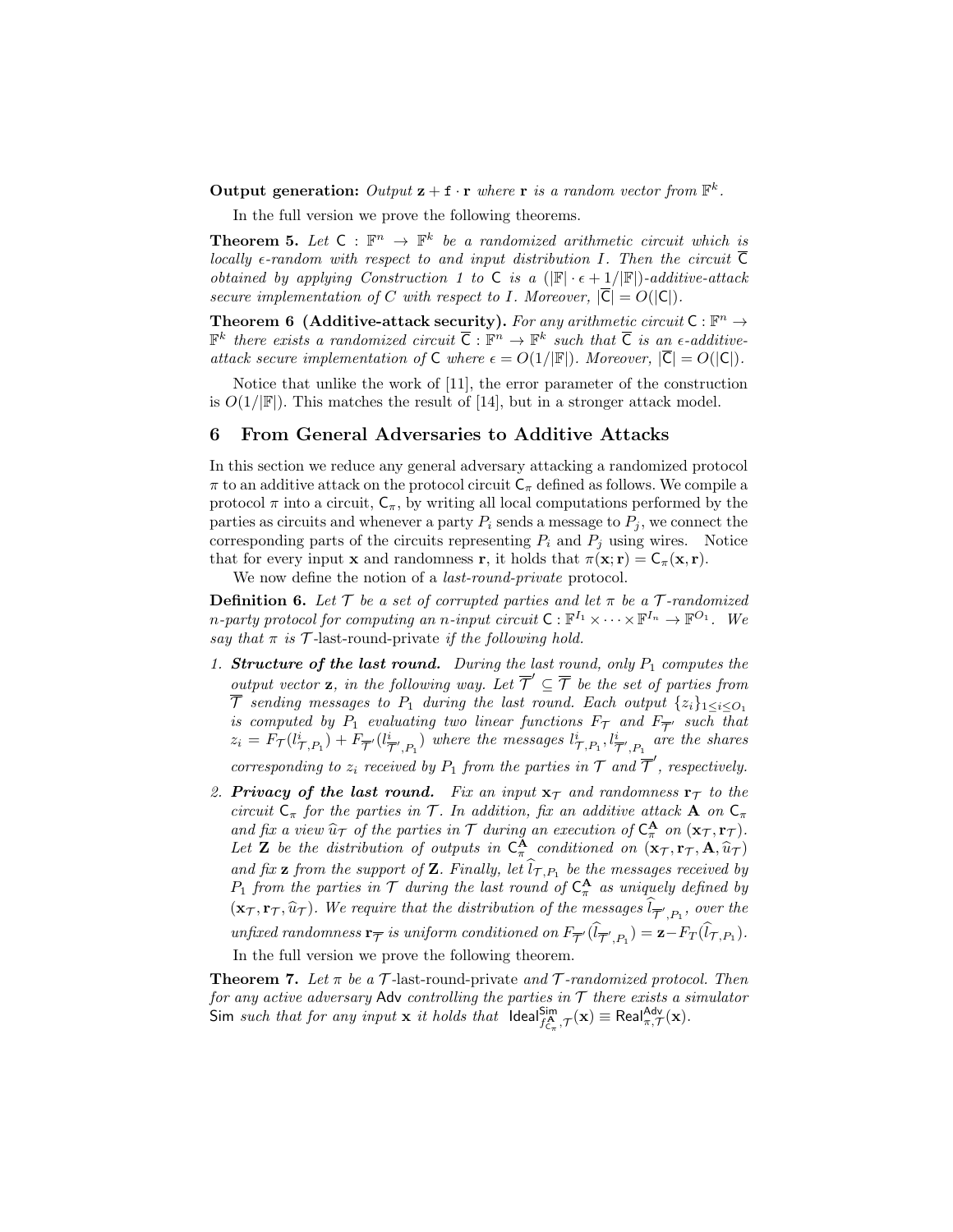#### 7 Homomorphism for Standard Circuits

In this section we prove that if two circuits  $C$  and  $C'$  meet certain properties, then for any additive attack on  $C'$  there exists an equivalent additive attack on C. Applying this approach to  $C_\pi$ , we prove that any additive attack on  $C_\pi$ corresponds to an additive attack on C.

Without loss of generality, we express every multiplication gate as a product of its inputs where each input is an arbitrary fixed linear combination of the preceding addition and subtraction gates up to the depth of the preceding multiplication gate.

**Definition 7.** Let C be a randomized circuit and let c be an in-degree 2 multiplication gate inside  $\mathsf{C}.$  We define two ordered sets  $\mathsf{left}_{\mathsf{c}}$  and  $\mathsf{right}_{\mathsf{c}}$ , as follows.

 $\text{left}_{\text{c}} = \left\{ \begin{matrix} \texttt{a} \in \{\times, \text{input}\} \end{matrix} \right. : \begin{matrix} \exists \texttt{path from a } \textit{to the first input of } \texttt{c} \\ \textit{which only contains gates from the set } \{+, -\} \end{matrix} \right\}$ right<sub>c</sub> =  $\left\{ \begin{array}{l} a \in \{\times, \text{input}\} \\ \vdots \\ \text{which only contains gates from the set } \{+, -\} \end{array} \right\}$ 

 $\emph{The ordered sets $\mathsf{left}_\mathsf{c}$ and $\mathsf{right}_\mathsf{c}$ naturally define two linear functions $l^\mathsf{c} : \mathbb{F}^{|\mathsf{left}_\mathsf{c}|} \rightarrow$  $\mathbb F$  and  $r^{\mathsf{c}} : \mathbb F^{|{\mathsf{right}}_{\mathsf{c}}|} \to \mathbb F$  representing the output of  ${\mathsf{c}}$  as a function of the outputs of the preceding mult and input gates. More specifically, for any input  $x$  to  $C$  it holds that  $c_x = l^c(a_x) \cdot r^c(b_x)$  where  $a = \text{left}_c$  and  $b = \text{right}_c$ .

We now express every output gate which is an addition or subtraction gate as a fixed linear combination of the output of the proceeding multiplication gates.

Definition 8. Let C be a deterministic circuit and let c be an output gate that is an add or sub gate. We define the ordered set in<sub>c</sub> as follows.

$$
\mathsf{in}_{\mathsf{c}} = \left\{ \begin{matrix} \mathtt{a} \in \{\times, \mathtt{input}\} \\ \vdots \\ \mathtt{which} \text{ only contains gates from the set } \{+, -\} \end{matrix} \right\}
$$

The set in<sub>c</sub> naturally defines a linear function  $f^c : \mathbb{F}^{|in_c|} \to \mathbb{F}$  representing the output of c as a function of the outputs of the preceding mult and input gates. More specifically, for any input **x** to C it holds that  $c_x = f^c(a_x)$  where  $a = in_c$ .

We now define the notion of circuit homomorphism. Later, we prove that if a circuit  $C'$  is homomorphic to a circuit C then any additive attack on  $C'$  can be simulated by an additive attack on C. Applying the above on MPC protocols, as long as the circuit  $C_{\pi}$  of a protocol  $\pi$  is homomorphic to C, then any additive attack on  $C_{\pi}$  can be simulated by an additive attack on C. Combining this with the result of Section 6, we obtain that for any protocol  $\pi$  computing a circuit C, which is  $\mathcal{T}$ -randomized,  $\mathcal{T}$ -last-round-private and homomorphic to  $\mathsf{C}$ , any attack mounted by an active adversary is equivalent to an additive attack on C.

Definition 9 (Circuit Homomorphism). Let C be a deterministic circuit. A circuit  $C'$  is said to be homomorphic to  $C$  if there exists a mapping  $H$  from the input and mult gates of  $C$  to the gates of  $C'$  such that the following properties hold. Below, for any gate  $\mathsf{c}$  of  $\mathsf{C}$  we denote the output of  $\mathcal{H}(\mathsf{c})$  by  $\mathsf{c}'$ .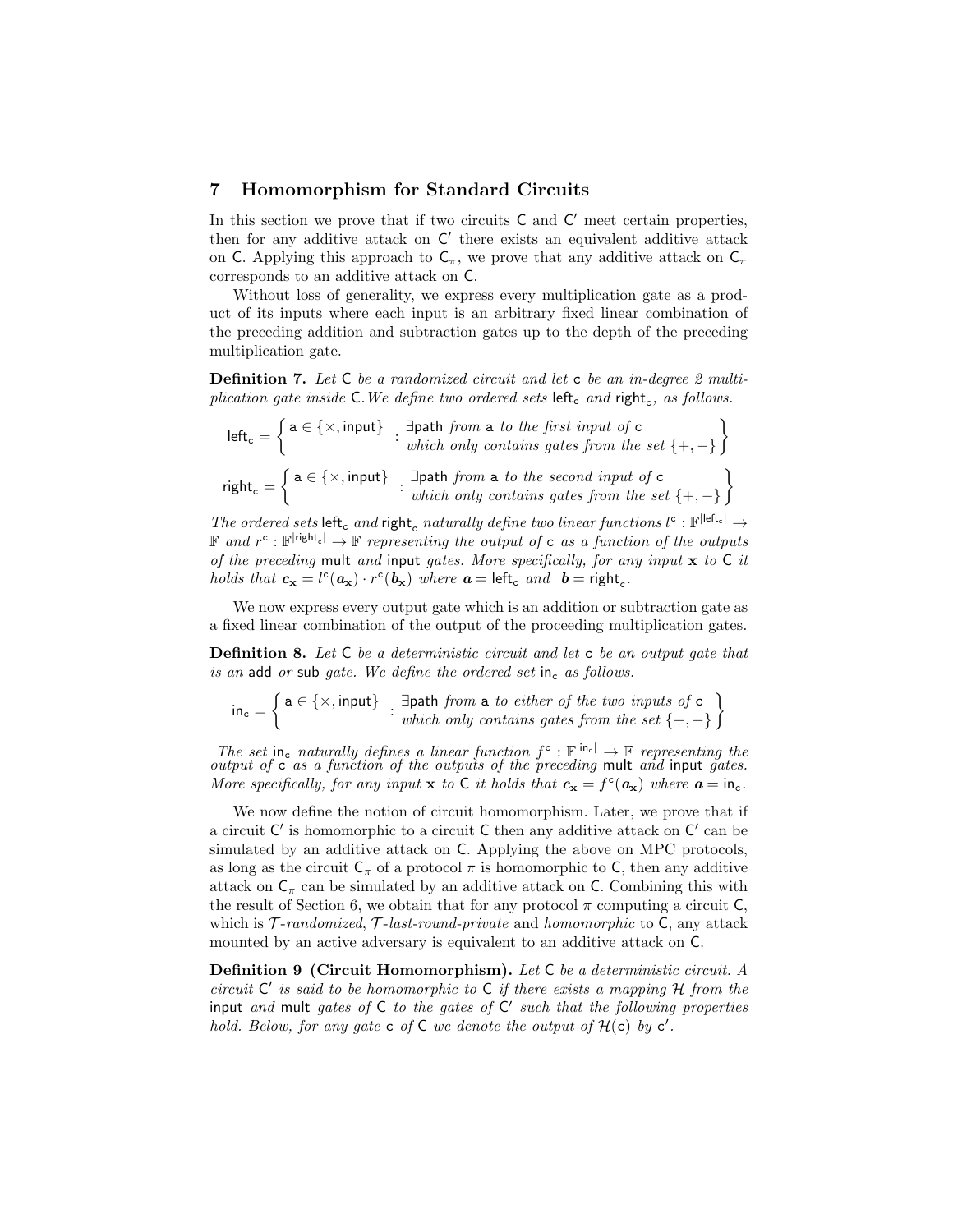- 1. **Inputs.** For any input gate c of C and for any input **x** it holds that  $c_x = c'_x$ .
- 2. **Multiplications.** For any mult gate c we require that there exists constant  $\lambda^{\mathsf{c}} \in \mathbb{F}$  with the following properties for any input **x**:
	- (a) It holds that  $\mathsf{c}'_{\mathbf{x}} + \lambda^{\mathsf{c}} = l^{\mathsf{c}} \left( (\mathsf{a}'_{\mathbf{x}} + \lambda^{\mathsf{a}})_{\mathsf{a} \in \mathsf{left}_\mathsf{c}} \right) \cdot r^{\mathsf{c}} \left( (\mathsf{b}'_{\mathbf{x}} + \lambda^{\mathsf{b}})_{\mathsf{b} \in \mathsf{right}_\mathsf{c}} \right).$
	- (b) For every mult gate used for the computation of the output of  $c'$  inside  $\mathsf{C}'$ , the left input is a linear function of  $l^{\mathsf{c}}$  ( $(\mathsf{a}'_{\mathbf{x}})_{\mathsf{a} \in \mathsf{left}}$ ) and the right input is a linear function of  $r^c \left( (\mathbf{b}_{\mathbf{x}}')_{\mathbf{b} \in \mathsf{right}_c} \right)$ .
- 3. Outputs. We first require that both  $C$  and  $C'$  have the same number of output gates. Let c be the *i*-th gate of  $C$ , we distinguish two different cases.
	- (a) Let  $\mathbf{o}'$  be the *i*-th output gate of  $\mathbf{C}'$ . If  $\mathbf{c}$  is a mult gate, then  $\mathbf{o}'_{\mathbf{x}} = \mathbf{c}'_{\mathbf{x}} + \lambda^{\mathbf{c}}$ .<sup>10</sup>
	- (b) If c is an add, or sub gate then the *i*-th output of  $C'$ ,  $o'_{x}$  is equal to  $\mathsf{o}'_{\mathbf{x}} = f^{\mathsf{c}} \left( (\mathsf{a}'_{\mathbf{x}} + \lambda^{\mathsf{a}})_{\mathsf{a} \in \mathsf{in}_{\mathsf{c}}} \right)$  for all input  $\mathbf{x}$ .

Moreover, we require that the recovery of the output from the gates  $\mathbf{o}'$  of  $C'$ is performed without computing any mult gates.

**Remark 1** Given two circuits  $C, C', a$  mapping  $H, a$  constant  $\lambda^c$  and functions  $l^c$  and  $r^c$  for every mult gate c in C, it is possible to decide in polynomial time if  $C'$  is homomorphic to  $C$ . Checking that the requirements of Definition 9 hold can be done symbolically using the gate's output as variables.

For simplicity of exposition, Definition 9 is tailored to protocols working on additive secret sharing such as the GMW protocol. A simple generalization of Definition 9 captures protocols working on any linear secret sharing scheme, such as the DN and DIK. See full version for details.

**Lemma 1.** Let  $C$  be a deterministic circuit and let  $C'$  be a circuit homomorphic to C. Then for any additive attack  $A'$  on  $C'$  there exists an additive attack  $A$  on C such that for any input **x** it holds that  $C^{A'}(x) = C^{A}(x)$ .

We now extend Lemma 1 to handle *n*-party circuits computed during an MPC protocol. We begin by defining the notion of  $\mathcal{T}$ -homomorphic circuits.

**Definition 10.** Let  $\pi$  be an n-party protocol, C be an n-party circuit and let T be a set of parties. We say that  $C_{\pi}$  is T-homomorphic to C if for any input  $\mathbf{x}_{\mathcal{T}}$  for the parties in  $\mathcal{T}$  and for every randomness **r**, the circuit  $C_{\pi}((\mathbf{x}_{\mathcal{T}}, \cdot), \mathbf{r})$ obtained by fixing the inputs  $\mathbf{x}_{\mathcal{T}}$  and  $\mathbf{r}$  inside  $C_{\pi}$  is homomorphic to  $C(\mathbf{x}_{\mathcal{T}}, \cdot)$ .

In the full version we prove the following theorem.

**Theorem 8.** Let  $\pi$  be an n-party protocol for computing a circuit  $C : \mathbb{F}^{I_1} \times \cdots \times$  $\mathbb{F}^{I_n} \to \mathbb{F}^{O_1}$  in the f-hybrid model and let T be a set of parties such that  $\pi$  is T-randomized, T-last-round-private and  $C_{\pi}$  is T-homomorphic to C. Then for any active adversary Adv controlling the parties in  $\mathcal T$  there exists a simulator Sim such that for any input **x** it holds that  $\text{Ideal}_{f_C^{\mathbf{A}}, \mathcal{T}}^{\text{Sim}}(\mathbf{x}) \equiv \text{Real}_{\pi, \mathcal{T}}^{\text{Adv}, f}(\mathbf{x})$ .

<sup>&</sup>lt;sup>10</sup> Notice that here we do not require that  $\mathcal{H}(c) = o'$ . This is since already  $\mathcal{H}(c) = c'$ and moreover there exists a gate  $\mathbf{o}'$  such that  $\mathbf{o}' = \mathbf{c}_{\mathbf{x}}' + \lambda^{\mathbf{c}}$ .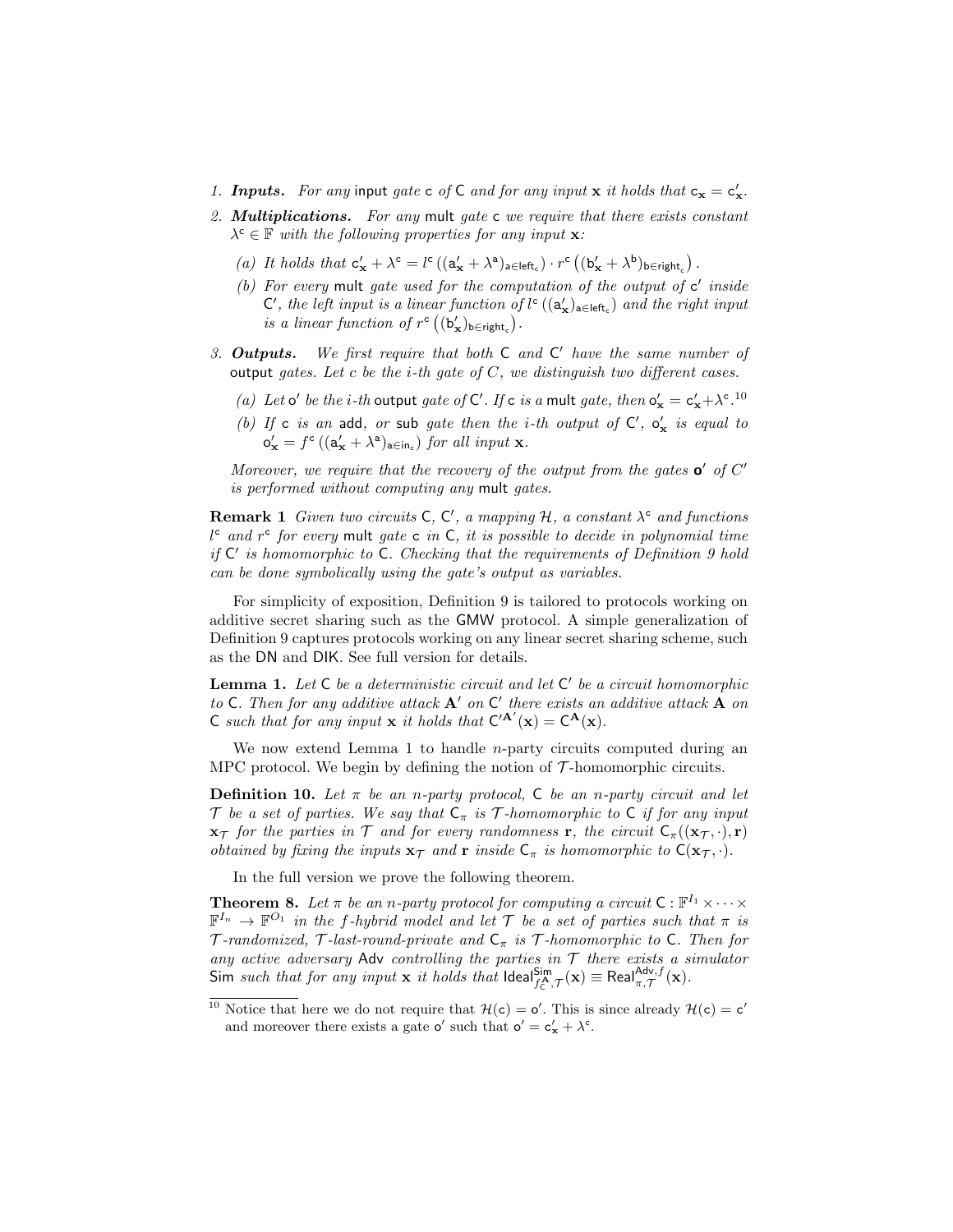#### 8 The GMW Protocol

In this section we prove that an arithmetic generalization of the passively secure GMW protocol [12] is additively corruptible. We first extend the GMW protocol to the arithmetic setting [17], where the OT oracle is replaced by oblivious linear function evaluation (OLE) [19].

**Definition 11 (The OLE functionality).** Let  $\mathbb{F}$  be a finite field. We define the functionality  $f_{\text{OLE}}$  that on inputs  $(a, b) \in \mathbb{F}^2$  from the sender and  $x \in \mathbb{F}$  from the receiver outputs  $\perp$  to the sender and  $a \cdot x + b$  to the receiver.

We now proceed describing an arithmetic version of the GMW protocol in the OLE-hybrid model  $[12, 17]$ . We begin by describing the Input-Share<sub>GMW</sub> and MultGMW protocols used to evaluate input and multiplication gates.

Construction 2 (Subprotocol Input-Share<sub>GMW</sub>) The subprotocol Input-Share<sub>GMW</sub> is defined as follows. Each party  $P_i$  on input x computes a random additive sharing of x, denoted by  $[\mathbf{x}]_{\text{add}} = (x_1, \ldots, x_n)$ , and deals it among all the parties.

Construction 3 (Subprotocol Mult<sub>GMW</sub>) The subprotocol Mult<sub>GMW</sub> gets as input additive sharings  $[a]_{add}$ ,  $[b]_{add}$  and outputs an additive sharing  $[c]_{add}$  such that  $c = a \cdot b$ . The protocol proceeds as follows.

- 1. Each ordered pair of parties  $P_i, P_j$ , such that  $i \neq j$ , performs the following.
	- (a)  $P_i$  generates a random value  $r_{i,j}$  and acting as a sender sends  $(a_i, r_{i,j})$ to the OLE oracle.  $P_j$  acting as a receiver sends  $b_j$  to the OLE oracle.
	- (b) The OLE oracle responds with  $s_{i,j} = a_i \cdot b_j + r_{i,j}$  to  $P_j$ .
- 2. Each party  $P_i$  computes  $c_i \leftarrow a_i \cdot b_i + \sum_{\substack{j=1 \ j \neq i}}^{n} (s_{j,i} r_{i,j}).$

We now proceed in describing the passively secure GMW protocol.

Construction 4 (Passively secure GMW protocol) Let  $C: \mathbb{F}^{I_1} \times \cdots \times \mathbb{F}^{I_n} \to$  $\mathbb{F}^{O_1}$  be an n-party circuit. The protocol GMW<sub>C</sub> for C proceeds as follows:

- 1. **Input sharing phase.** For each input gate associated to party  $P_i$ , party  $P_i$ executes the protocol Input-Share<sub>GMW</sub> described in Construction 2.
- 2. Circuit evaluation phase. For each gate c in C with input sharings  $[\mathbf{a}]_{\mathsf{add}} = (a_1, \ldots, a_n)$  and  $[\mathbf{b}]_{\mathsf{add}} = (b_1, \ldots, b_n)$  proceed as follows:

Evaluating addition and subtraction gates. For the case of addition gates, all parties locally compute  $[c]_{add} \leftarrow [a]_{add} + [b]_{add}$ . Similarly, for subtraction gates, all parties locally compute  $[c]_{add} \leftarrow [a]_{add} - [b]_{add}$ .

Evaluating multiplication gates. All the parties execute the Mult<sub>GMW</sub> protocol described in Construction 3 on inputs  $[a]_{add}$  and  $[b]_{add}$ .

3. Output recovery phase. At the end of the computation, for each output gate c of  $C$  all the parties hold a sharing  $[c]_{add}$  corresponding to its value. For each output gate c, the parties generate a random sharing  $[\mathbf{z}]_{\mathsf{add}}$  of 0 and compute  $[c']_{add} \leftarrow [c]_{add} + [z]_{add}$ . Parties  $\{P_2, \dots, P_n\}$  send their shares of  $[c']_{add}$  to  $P_1$ . Then  $P_1$  recovers the output c by computing  $c \leftarrow \sum_{i=1}^n c'_i$ .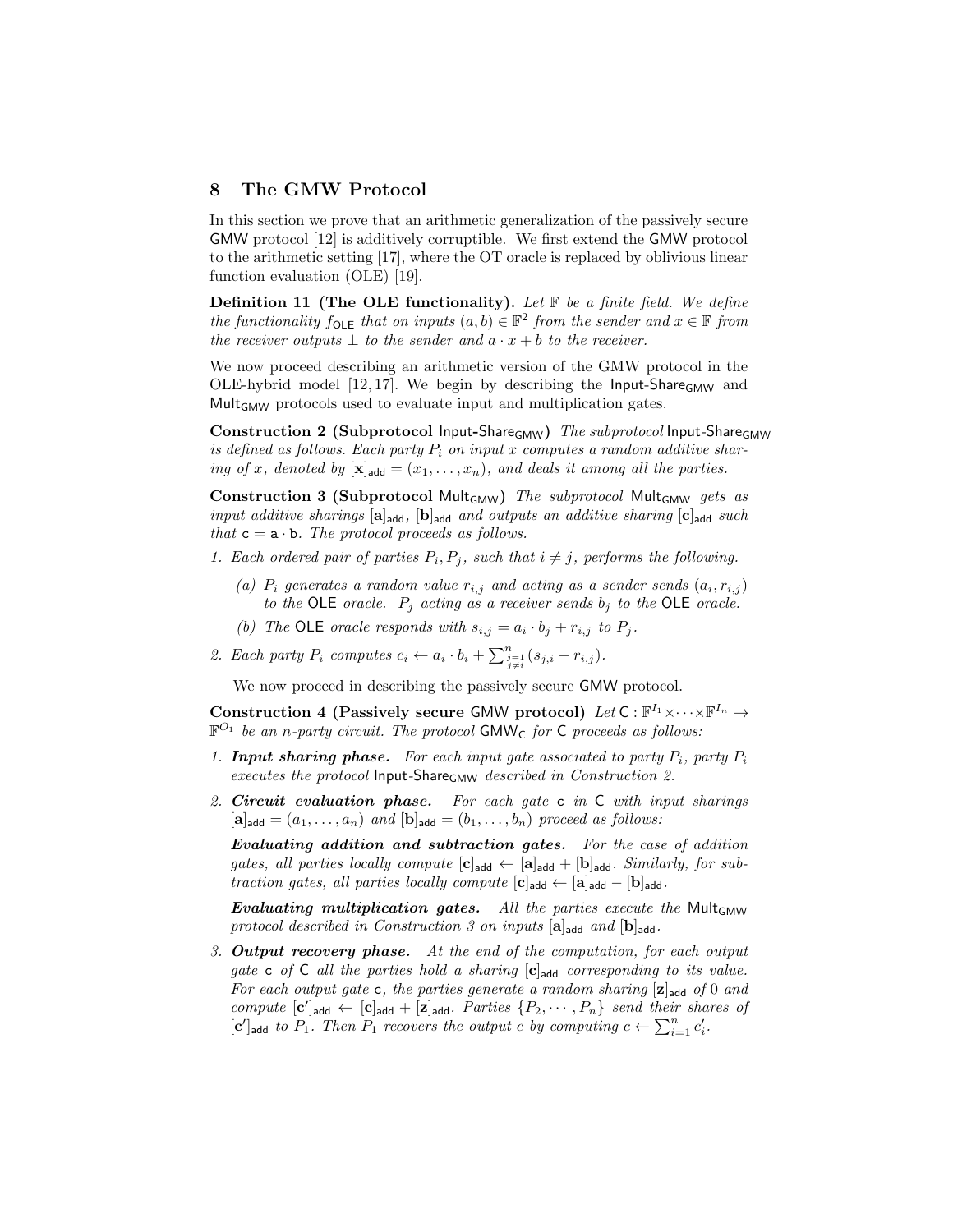The works of [12, 17] analyzed the passively secure GMW protocol.

**Theorem 9 ([12,17]).** For any n-party circuit  $C: \mathbb{F}^{I_1} \times \cdots \times \mathbb{F}^{I_n} \to \mathbb{F}^{O_1}$ , the protocol GMW<sub>C</sub> in the OLE hybrid model is passively secure against any adversary controlling at most  $n - 1$  parties. Moreover, the communication complexity (in field elements) as well as the number of oracle calls of  $\mathsf{GMW}_{\mathsf{C}}$  is  $O(n^2|C|)$ .

#### 8.1 Randomizing the GMW Protocol

Note that the protocol Input-Share<sub>GMW</sub> is already randomized. This is since additive secret sharing is done by having the party  $P_i$ , holding the input x, send random shares  $r_j$  to all other parties and then compute his share to be  $x - \sum_j r_j$ . Therefore, the messages exchanged during the input sharing phase are already input-independent. We now describe how to randomize the evaluation of multiplication gates in GMW protocol. In the Mult $_{GMW}$  protocol, all messages received by the parties are sent by the  $f_{OLE}$  oracle. We thus construct the  $f_{OLE}^{\mathcal{T}}$  oracle which sends messages to the parties in  $\mathcal T$  which only depend syntacticly on the randomness of the protocol and not on the inputs of the parties in  $\overline{\mathcal{T}}$ .

Construction 5 (The  $f_{\text{OLE}}^{\mathcal{T}}$  functionality) Let  $\mathcal{T}$  be a set of parties. We define the functionality  $f_{\mathsf{OLE}}^{\mathcal{T}}$  that on inputs  $(a, b)$  from a party  $P_i$  acting as a sender and  $x \in \mathbb{F}$  from a party  $P_i$  acting as a receiver performs the following.

- 1.  $P_j \in \mathcal{T}$  and  $P_i \in \overline{\mathcal{T}}$ . Let  $P_h$  be the first party not in  $\mathcal{T}$ .  $f_{\text{OLE}}^{\mathcal{T}}$  generates a random value e, sends  $\perp$  to  $P_i$  and e to  $P_j$  and  $ax + b - e$  to  $P_h$ .
- 2. Otherwise. In this case  $f_{\text{OLE}}^{\mathcal{T}}$  sends  $\perp$  to  $P_i$  and  $ax + b$  to  $P_j$ .

In the following we describe the Mult $\mathcal{T}_{\text{GMW}}$  protocol in the  $f_{\text{OLE}}^{\mathcal{T}}$  hybrid model.

**Construction 6 (Subprotocol Mult** $\mathcal{T}_{\mathsf{GMW}}$ ) Let  $\mathcal{T}$  be a set of parties and let  $P_h$ be the first party not in  $T$ . The subprotocol Mult $^{\mathcal{T}}_{\mathsf{GMW}}$ , in the  $f_{\mathsf{OLE}}^{\mathcal{T}}$  hybrid model, gets as input additive sharings of  $[a]_{add}$ ,  $[b]_{add}$  and outputs an additive sharing  $[c]_{add}$  such that  $c = a \cdot b$ . The protocol proceeds as follows.

- 1. Each ordered pair of parties  $P_i, P_j$ , such that  $i \neq j$ , performs the following.
	- (a)  $P_i$  generates a random value  $r_{i,j}$  and acting as a sender sends  $(a_i, r_{i,j})$ to the  $f_{\text{OLE}}^{\mathcal{T}}$  oracle.  $P_j$  acting as a receiver sends  $b_j$  to the  $f_{\text{OLE}}^{\mathcal{T}}$  oracle.
	- (b) The  $f_{\text{OLE}}^{\mathcal{T}}$  oracle responds with  $s_{i,j}$  to  $P_j$ , and with  $s'_{i,j}$  to  $P_h$  in case that  $P_i \in \mathcal{T}$  and  $P_i \in \overline{\mathcal{T}}$ .
- 2. Each party  $P_i \in \mathcal{T}$  computes  $c_i \leftarrow a_i \cdot b_i + \sum_{\substack{j=1 \ j \neq i}}^{n} (s_{j,i} r_{i,j}).$
- 3. Each party  $P_i \in \mathcal{T}$ , such that  $P_i \neq P_h$ , generates his share  $c_i$  of c uniformly at random, computes  $d_i \leftarrow a_i \cdot b_i + \sum_{\substack{j=1 \ j \neq i}}^{n} (s_{j,i} - r_{i,j})$  and sends  $(c_i, d_i)$  to  $P_h$ .
- 4. Party  $P_h$  computes  $c_h \leftarrow a_h \cdot b_h + \sum_{\substack{P_i \in \mathcal{T} \\ P_i \neq P_h}} (d_i c_i) + \sum_{\substack{P_i \in \mathcal{T} \\ P_j \in \mathcal{T}}} s'_{i,j}$ .

Next, we describe the  $GMW_C^{\mathcal{T}}$  protocol. In the full version we prove that  $\mathsf{GMW}_{\mathsf{C}}^{\mathcal{T}}$  is  $\mathcal{T}\text{-randomized}$  and  $\mathcal{T}\text{-equivalent}$  to  $\mathsf{GMW}_{\mathsf{C}}.$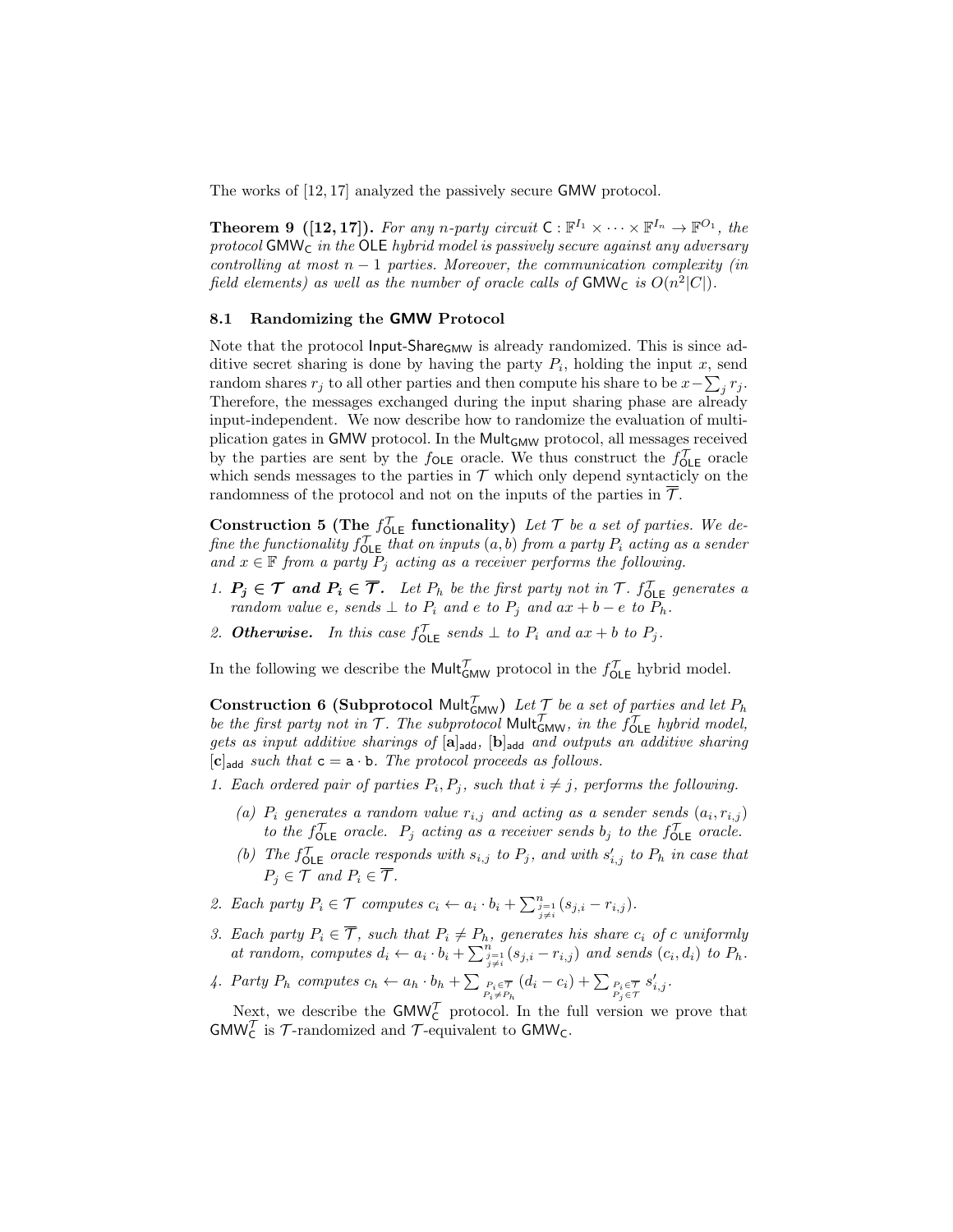Construction 7 (GMW<sub>C</sub> protocol) Let  $C : \mathbb{F}^{I_1} \times \cdots \times \mathbb{F}^{I_n} \to \mathbb{F}^{O_1}$  be an  $n$ party circuit and let  $\mathcal T$  be a set of parties such that  $|\mathcal T| < n$ . The protocol GMW $_{\mathsf C}^{\mathcal T}$ for  $C$  is defined to be the same as the GMW<sub>C</sub> protocol form Construction  $\frac{1}{4}$  except that the parties execute the Mult $_{\text{GMW}}^{\mathcal{T}}$  protocol instead of Mult<sub>GMW</sub>.

**Lemma 2.** Let C be an n-party circuit. For any set of parties  $\mathcal{T}$  such that  $|\mathcal{T}|$  < n the protocol GMW $_{\mathsf{C}}^{\mathcal{T}}$  is  $\mathcal{T}$ -randomized and is  $\mathcal{T}$ -equivalent to GMW $_{\mathsf{C}}$ .

## 8.2 The GMW Protocol in the Presence of an Active Adversary

In this section we prove that the execution of the passively secure GMW protocol is additively corruptible. We begin by stating that  $\mathsf{GMW}_{\mathsf{C}}^{\mathcal{T}}$  defined in Construction 4 is  $\mathcal T$ -last-round-private as well as  $\mathcal T$ -homomorphic to C.

**Lemma 3.** Let n be positive integer and let  $C$  be an n-party circuit. Then for any set of parties  $T$  such that  $|T|$  < n it holds that the protocol GMW<sub>C</sub> for computing  $C$  is  $T$ -last-round-private as well as  $T$ -homomorphic to  $C$ .

*Proof (sketch)*. The  $\mathcal{T}$ -last-round-private property follows from the fact that during the output recovery phase of the  $\text{GMW}_{\text{C}}^{\text{T}}$ , all the parties locally rerandomize their shares with random sharings of 0. We now prove that  $\mathsf{C}_{\mathsf{GMW}_{\mathcal{C}}^{\mathcal{T}}}$  is indeed  $\mathcal{T}$ -homomorphic to C. Fix randomness r for  $C_{\text{GMW}}$ . Next, for any input gate c of  $\mathsf C$ , we set the homomorphism  $\mathcal H$  to map c to the corresponding input gate in  $\mathsf{C}_{\mathsf{GMW}_{\mathsf{C}}^{\mathsf{T}}}$ . Finally, for every multiplication gate c of C, we set H to map c to a wire in  $C_{\text{GMW}_{\zeta}}$  corresponding to the share  $c_h$ , held by the party  $P_h$  in step 4 of the Mult $_{\text{GMW}}^{\mathcal{T}}$  protocol. Finally, we set  $\lambda^{\mathsf{c}}$  to be the sum of all the shares  $c_i$  generated during steps 2 and 3 of Mult<sub>GMW</sub>. Notice that since Mult<sub>GMW</sub> is  $\mathcal{T}$ randomized,  $\lambda^c$  can be uniquely determined from **r**. It can be easily verified that for every choice of **r** the homomorphism  $\mathcal{H}$  as well as the constants  $\lambda^c$ , where **c** is a multiplication gate, satisfy all the requirements of Definition 9.  $\Box$ 

Combining the results of Lemmas 2,3 and Theorem 8 with additive-attack constructions in Section 5 we obtain the following theorem.

Theorem 10 (Cf. Theorem 1.5 in [11]). For any n-party circuit  $C : \mathbb{F}^{I_1} \times$  $\cdots \times \mathbb{F}^{I_n} \to \mathbb{F}^{O_1}$  there exists a protocol  $\pi$  for  $O(1/|\mathbb{F}|)$ -securely computing C with abort in the OLE hybrid model. Moreover  $\pi$  invokes the OLE oracle  $O(n^2|\mathsf{C}|)$ times and has a total communication complexity of  $O(n^2|\mathsf{C}|)$  field elements.

#### Acknowledgments

This research was supported by the European Union's Tenth Framework Programme (FP10/2010-2016) under grant agreement no. 259426 ERC-CaC. The first author was also supported by the Check Point Institute for Information Security; the Israeli Centers of Research Excellence I-CORE program (center 4/11); the Israeli Ministry of Science and Technology; the Leona M. & Harry B. Helmsley Charitable Trust. The second author was also supported by ISF grant 1709/14, and BSF grant 2012378. The third author was also supported by the Danish National Research Foundation; the National Science Foundation of China (grant no. 61061130540) for the Sino-Danish CTIC; the CFEM supported by the Danish Strategic Research Council.